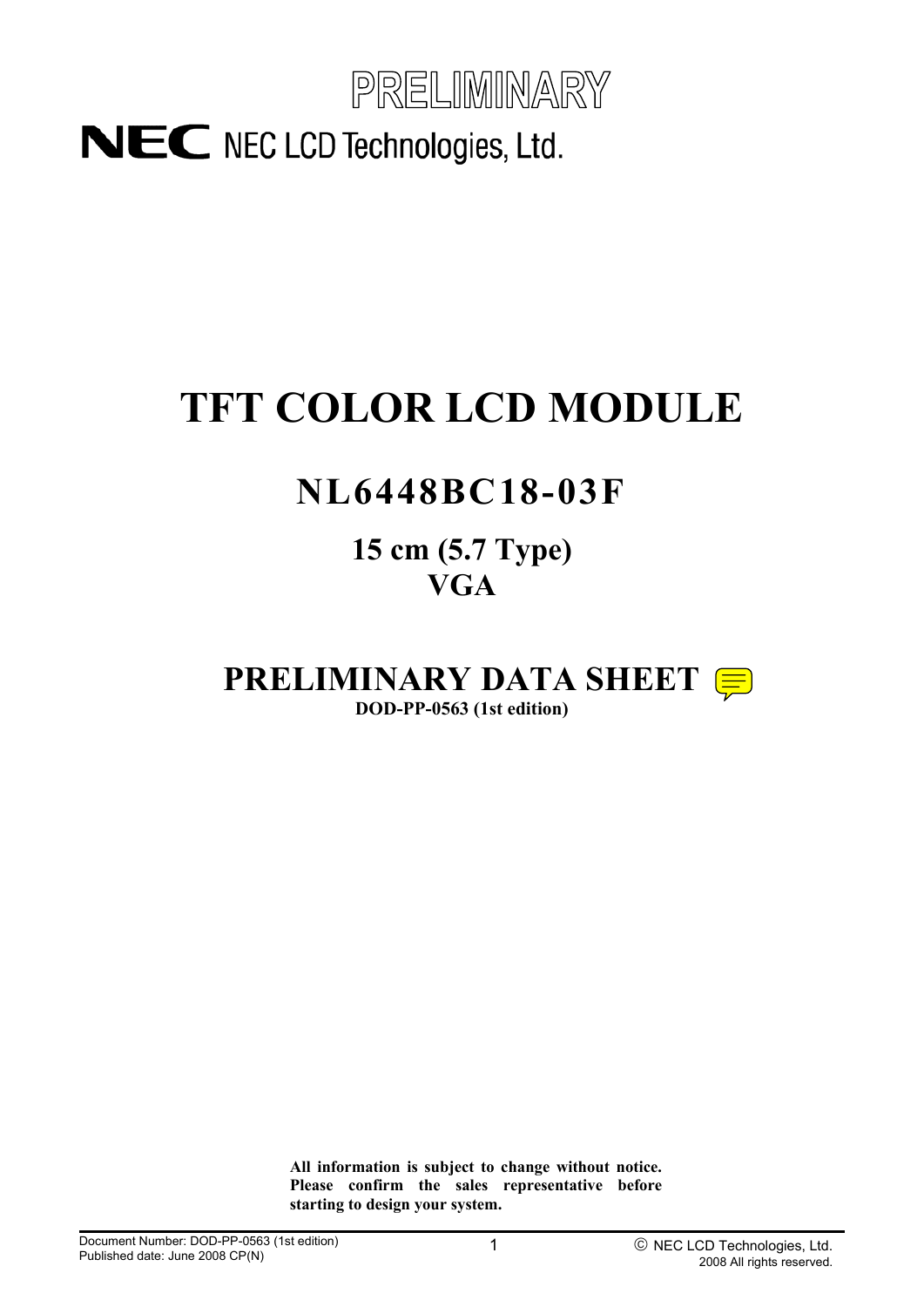

#### **INTRODUCTION**

<span id="page-1-0"></span>The Copyright to this document belongs to NEC LCD Technologies, Ltd. (hereinafter called "NEC"). No part of this document will be used, reproduced or copied without prior written consent of NEC.

NEC does and will not assume any liability for infringement of patents, copyrights or other intellectual property rights of any third party arising out of or in connection with application of the products described herein except for that directly attributable to mechanisms and workmanship thereof. No license, express or implied, is granted under any patent, copyright or other intellectual property right of NEC.

Some electronic parts/components would fail or malfunction at a certain rate. In spite of every effort to enhance reliability of products by NEC, the possibility of failures and malfunction might not be avoided entirely. To prevent the risks of damage to death, human bodily injury or other property arising out thereof or in connection therewith, each customer is required to take sufficient measures in its safety designs and plans including, but not limited to, redundant system, fire-containment and anti-failure.

The products are classified into three quality grades: **"Standard"**, **"Special"**, and **"Specific"** of the highest grade of a quality assurance program at the choice of a customer. Each quality grade is designed for applications described below. Any customer who intends to use a product for application other than that of Standard quality grade is required to contact an NEC sales representative in advance.

The **Standard** quality grade applies to the products developed, designed and manufactured in accordance with the NEC standard quality assurance program, which are designed for such application as any failure or malfunction of the products (sets) or parts/components incorporated therein a customer uses are, directly or indirectly, free of any damage to death, human bodily injury or other property, like general electronic devices.

Examples: Computers, office automation equipment, communications equipment, test and measurement equipment, audio and visual equipment, home electronic appliances, machine tools, personal electronic equipment, industrial robots, etc.

The **Special** quality grade applies to the products developed, designed and manufactured in accordance with an NEC quality assurance program stricter than the standard one, which are designed for such application as any failure or malfunction of the products (sets) or parts/components incorporated therein a customer uses might directly cause any damage to death, human bodily injury or other property, or such application under more severe condition than that defined in the Standard quality grade without such direct damage.

Examples: Control systems for transportation equipment (automobiles, trains, ships, etc.), traffic control systems, anti-disaster systems, anti-crime systems, medical equipment not specifically designed for life support, safety equipment, etc.

The **Specific** quality grade applies to the products developed, designed and manufactured in accordance with the standards or quality assurance program designated by a customer who requires an extremely higher level of reliability and quality for such products.

Examples: Military systems, aircraft control equipment, aerospace equipment, nuclear reactor control systems, medical equipment/devices/systems for life support, etc.

The quality grade of this product is the **"Standard"** unless otherwise specified in this document.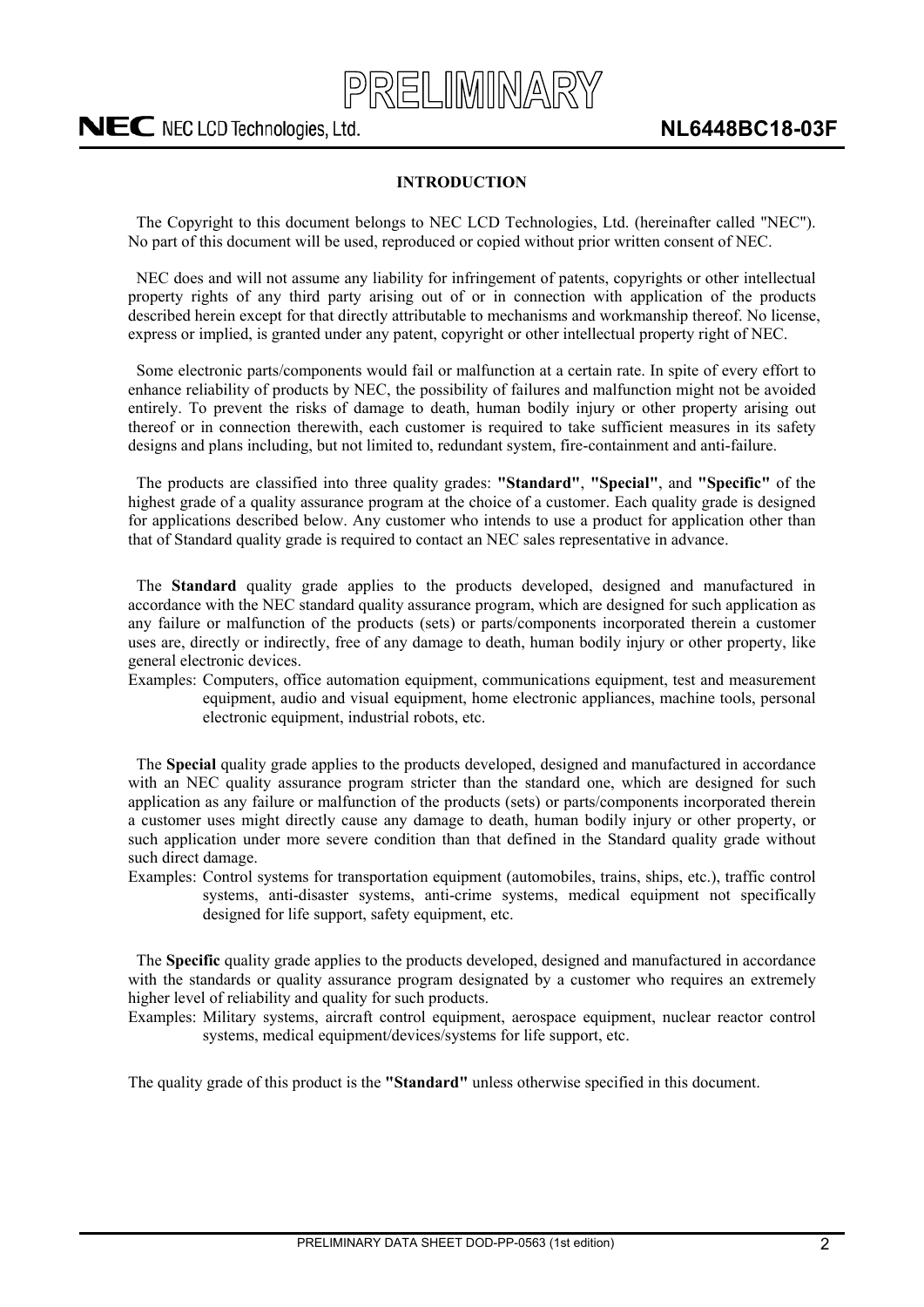

### **NL6448BC18-03F**

### **CONTENTS**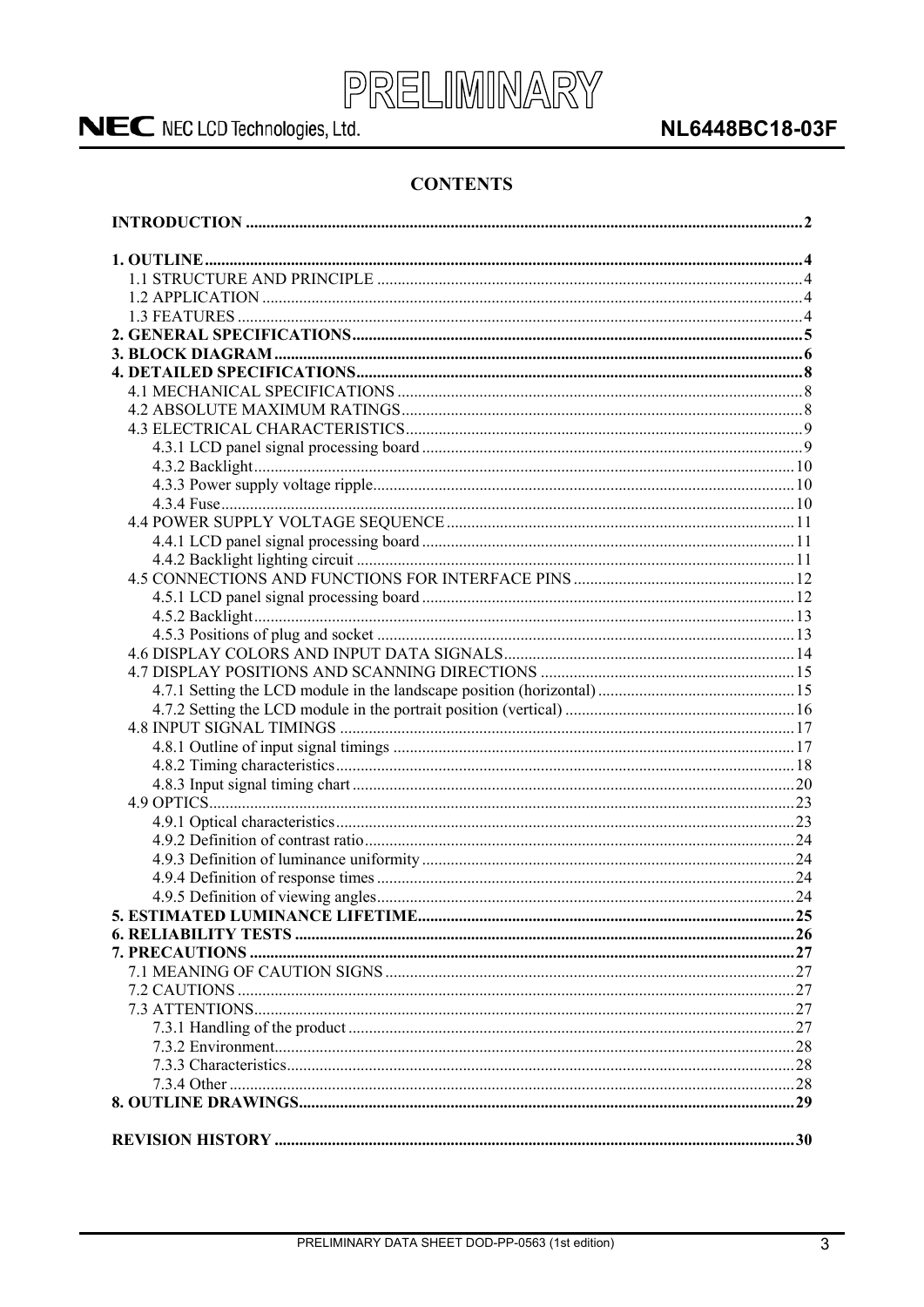#### <span id="page-3-0"></span>**1. OUTLINE**

#### 1.1 STRUCTURE AND PRINCIPLE

Color LCD module NL6448BC18-03F is composed of the amorphous silicon thin film transistor liquid crystal display (a-Si TFT LCD) panel structure with driver LSIs for driving the TFT (Thin Film Transistor) array and a backlight.

The a-Si TFT LCD panel structure is injected liquid crystal material into a narrow gap between the TFT array glass substrate and a color-filter glass substrate.

Color (Red, Green, Blue) data signals from a host system (e.g. signal generator, etc.) are modulated into best form for active matrix system by a signal processing circuit, and sent to the driver LSIs which drive the individual TFT arrays.

The TFT array as an electro-optical switch regulates the amount of transmitted light from the backlight assembly, when it is controlled by data signals. Color images are created by regulating the amount of transmitted light through the TFT array of red, green and blue dots.

#### 1.2 APPLICATION

 $\bullet$  For industrial use

#### 1.3 FEATURES

- High luminance
- High contrast
- Wide viewing angle
- $\bullet$  Wide temperature range
- $\bullet$  6-bit digital RGB signals
- $\bullet$  Reversible-scan direction
- LED backlight type
- Replaceable LED holder for backlight
- x Suitable for setting in the portrait position (See "**4.7.2 Setting the LCD module in the portrait position (vertical)**".

#### Comparison table of NL6448BC18-03F and NL6448BC18-01F

| Item                             | NL6448BC18-03F                                          | NL6448BC18-01F                                           |
|----------------------------------|---------------------------------------------------------|----------------------------------------------------------|
|                                  | At $DPSH = low$ or open, At $DPSV = high$ or open       | At DPSH= low or open, At DPSV = high or open             |
|                                  | : Normal scan                                           | : Normal scan                                            |
| Designed<br>viewing<br>direction | • Viewing direction without image reversal              | • Viewing direction without image reversal               |
|                                  | : up side $(3 \text{ o'clock})$                         | : up side $(12 \text{ o'clock})$                         |
|                                  | • Viewing direction with contrast peak                  | • Viewing direction with contrast peak                   |
|                                  | : down side $(9 \text{ o'clock})$                       | : down side (6 o'clock)                                  |
|                                  | • Viewing angle with optimum grayscale $(\gamma = 2.2)$ | • Viewing angle with optimum grayscale ( $\gamma$ = 2.2) |
|                                  | : normal axis (perpendicular)                           | : normal axis (perpendicular)                            |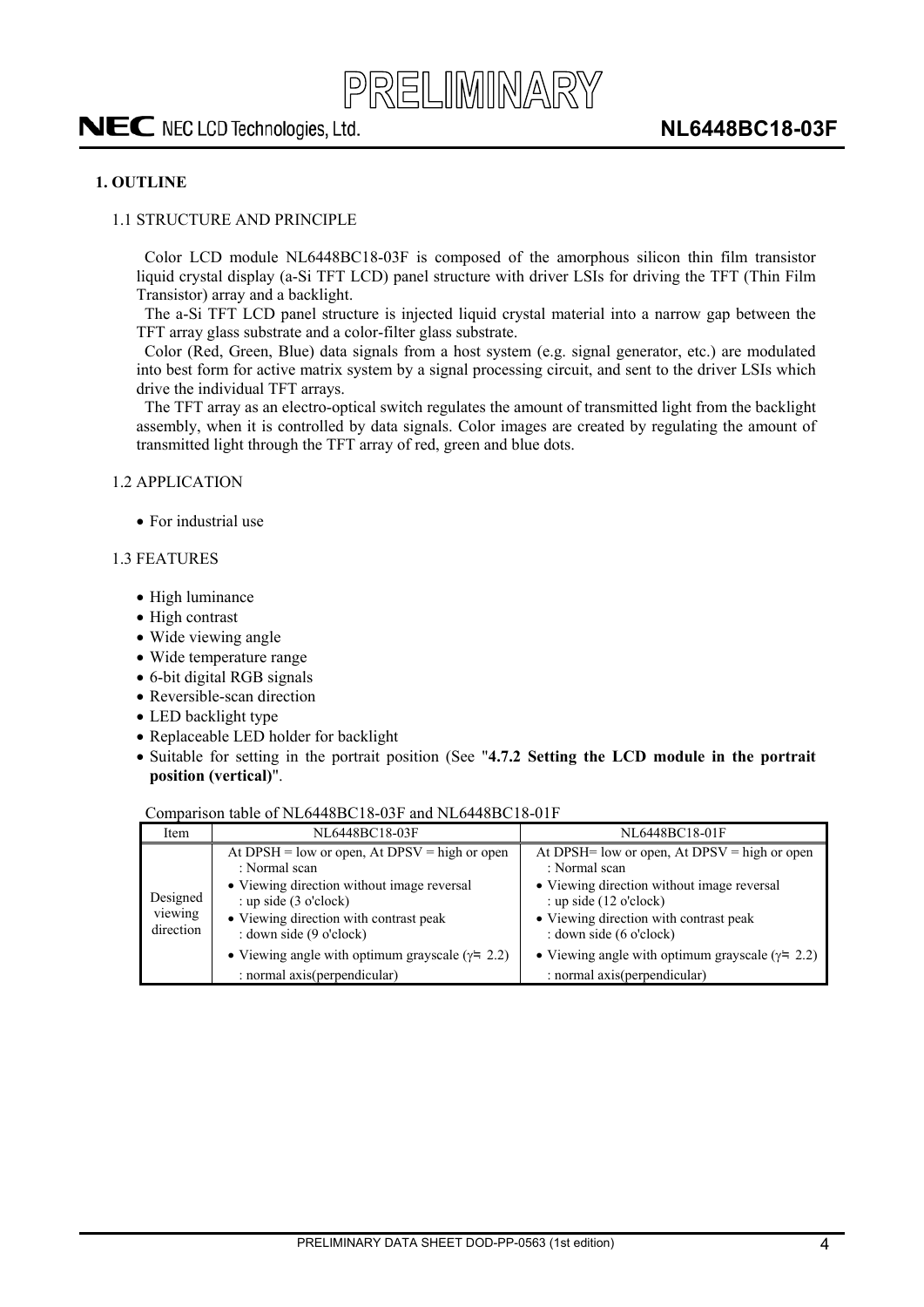

#### <span id="page-4-0"></span>**2. GENERAL SPECIFICATIONS**

| Display area                     | 116.16 (H) $\times$ 87.12 (V) mm                                                                                                                                                                                                                                                         |  |  |
|----------------------------------|------------------------------------------------------------------------------------------------------------------------------------------------------------------------------------------------------------------------------------------------------------------------------------------|--|--|
| Diagonal size of display         | 15cm (5.7inches)                                                                                                                                                                                                                                                                         |  |  |
| Drive system                     | a-Si TFT active matrix                                                                                                                                                                                                                                                                   |  |  |
| <b>Display color</b>             | 262,144 colors                                                                                                                                                                                                                                                                           |  |  |
| Pixel                            | 640 (H) $\times$ 480 (V) pixels                                                                                                                                                                                                                                                          |  |  |
| Pixel arrangement                | RGB (Red dot, Green dot, Blue dot) vertical stripe                                                                                                                                                                                                                                       |  |  |
| Dot pitch                        | $0.0605$ (H) $\times$ 0.1815 (V) mm                                                                                                                                                                                                                                                      |  |  |
| <b>Pixel pitch</b>               | $0.1815$ (H) $\times$ 0.1815(V) mm                                                                                                                                                                                                                                                       |  |  |
| Module size                      | 135 (W) $\times$ 104.6 (H) $\times$ 10.5 (D) mm (typ.)                                                                                                                                                                                                                                   |  |  |
| Weight                           | TBD $g$ (typ.)                                                                                                                                                                                                                                                                           |  |  |
| Contrast ratio                   | $1,000:1$ (typ.)                                                                                                                                                                                                                                                                         |  |  |
| <b>Viewing angle</b>             | At the contrast ratio $\geq 10$ :<br>• Horizontal: Right side $80^\circ$ (typ.), Left side $80^\circ$ (typ.)<br>• Vertical: Up side $80^{\circ}$ (typ.), Down side $80^{\circ}$ (typ.)                                                                                                   |  |  |
| Designed viewing direction       | At DPSH= Low or open, At DPSV= High or open: Normal scan<br>• Viewing direction without image reversal: up side (3 o'clock)<br>• Viewing direction with contrast peak: down side (9 o'clock)<br>• Viewing angle with optimum grayscale ( $\gamma$ = 2.2): normal axis<br>(perpendicular) |  |  |
|                                  |                                                                                                                                                                                                                                                                                          |  |  |
| Polarizer surface                | Clear                                                                                                                                                                                                                                                                                    |  |  |
| <b>Polarizer pencil-hardness</b> | 3H (min.) [by JIS K5400]                                                                                                                                                                                                                                                                 |  |  |
| <b>Color</b> gamut               | At LCD panel center<br>60% (typ.) [against NTSC color space]                                                                                                                                                                                                                             |  |  |
| <b>Response time</b>             | Ton+Toff (10% $\leftarrow \rightarrow 90\%$ )<br>$18 \text{ ms (typ.)}$                                                                                                                                                                                                                  |  |  |
| Luminance                        | At IL = $25 \text{ mA}$<br>800 cd/m <sup>2</sup> (typ.)                                                                                                                                                                                                                                  |  |  |
| <b>Signal system</b>             | 6-bit digital signals for data of RGB colors,<br>Dot clock (CLK), Data enable (DE),<br>Horizontal synchronous signal (Hsync),<br>Vertical synchronous signal (Vsync)                                                                                                                     |  |  |
| Power supply voltage             | LCD panel signal processing board: 3.3V                                                                                                                                                                                                                                                  |  |  |
| <b>Backlight</b>                 | LED backlight type:<br>Replaceable part<br>• Lamp holder set: Type No. TBD                                                                                                                                                                                                               |  |  |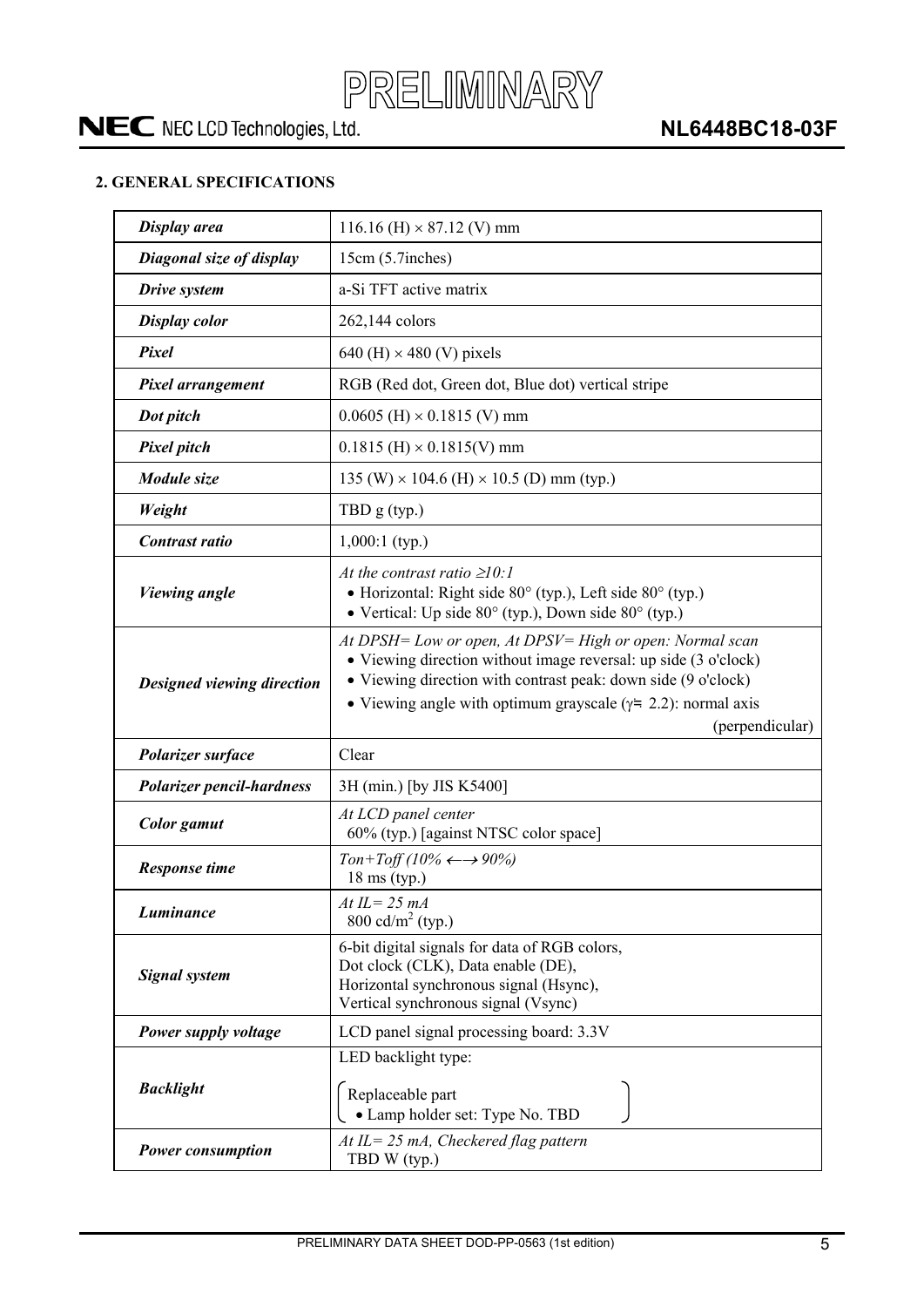

#### <span id="page-5-0"></span>**3. BLOCK DIAGRAM**



Note1: Relations between GND (Signal ground) and FG (Frame ground) in the LCD module are as follows.

| $GND - FG$                                                                        | Not Connected |
|-----------------------------------------------------------------------------------|---------------|
| $2^{\circ}$ GND and EG must be connected to customer equipment's ground and it is |               |

Note2: GND and FG must be connected to customer equipment's ground, and it is recommended that these grounds are connected together in customer equipment.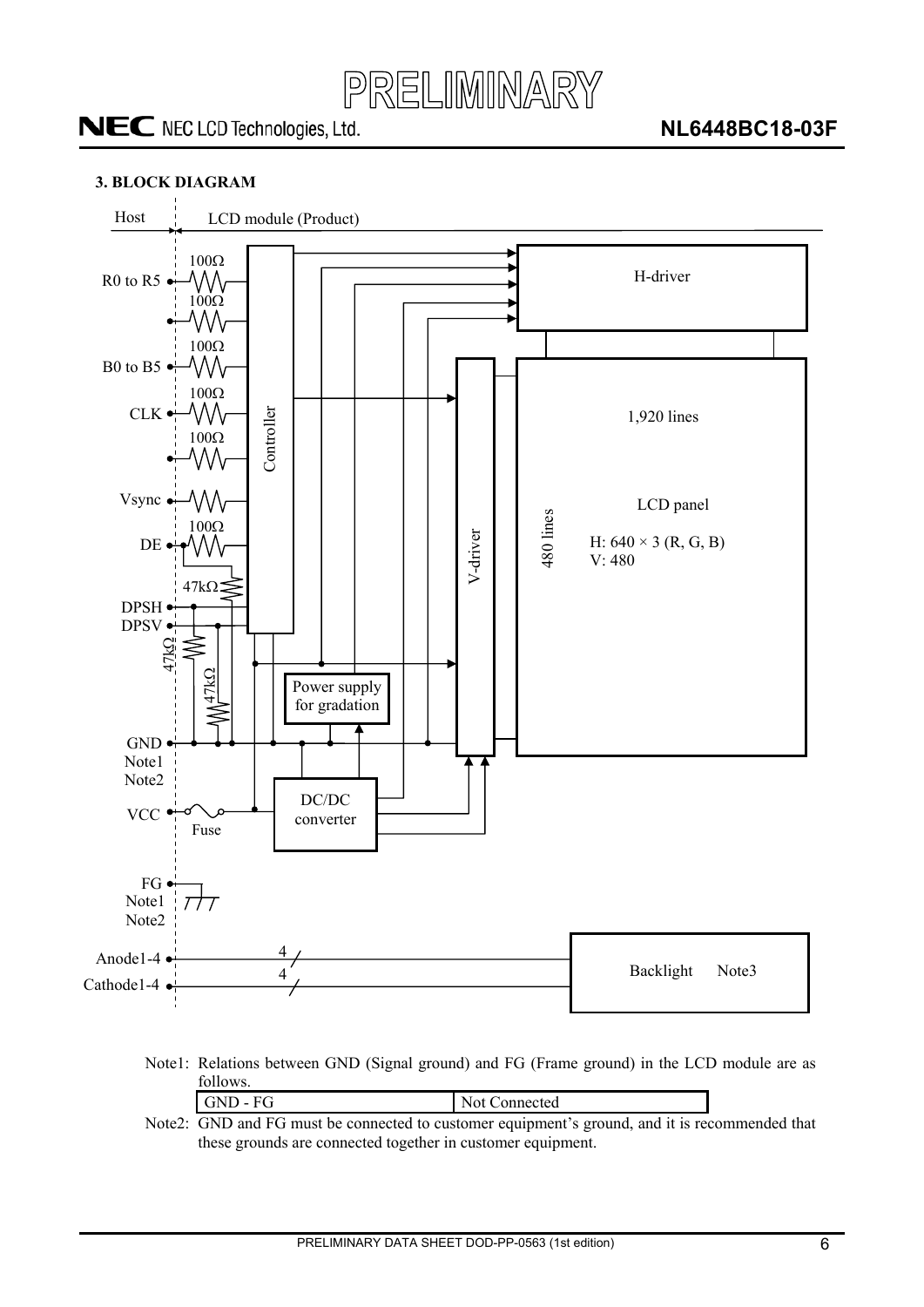

Note3: Backlight in detail

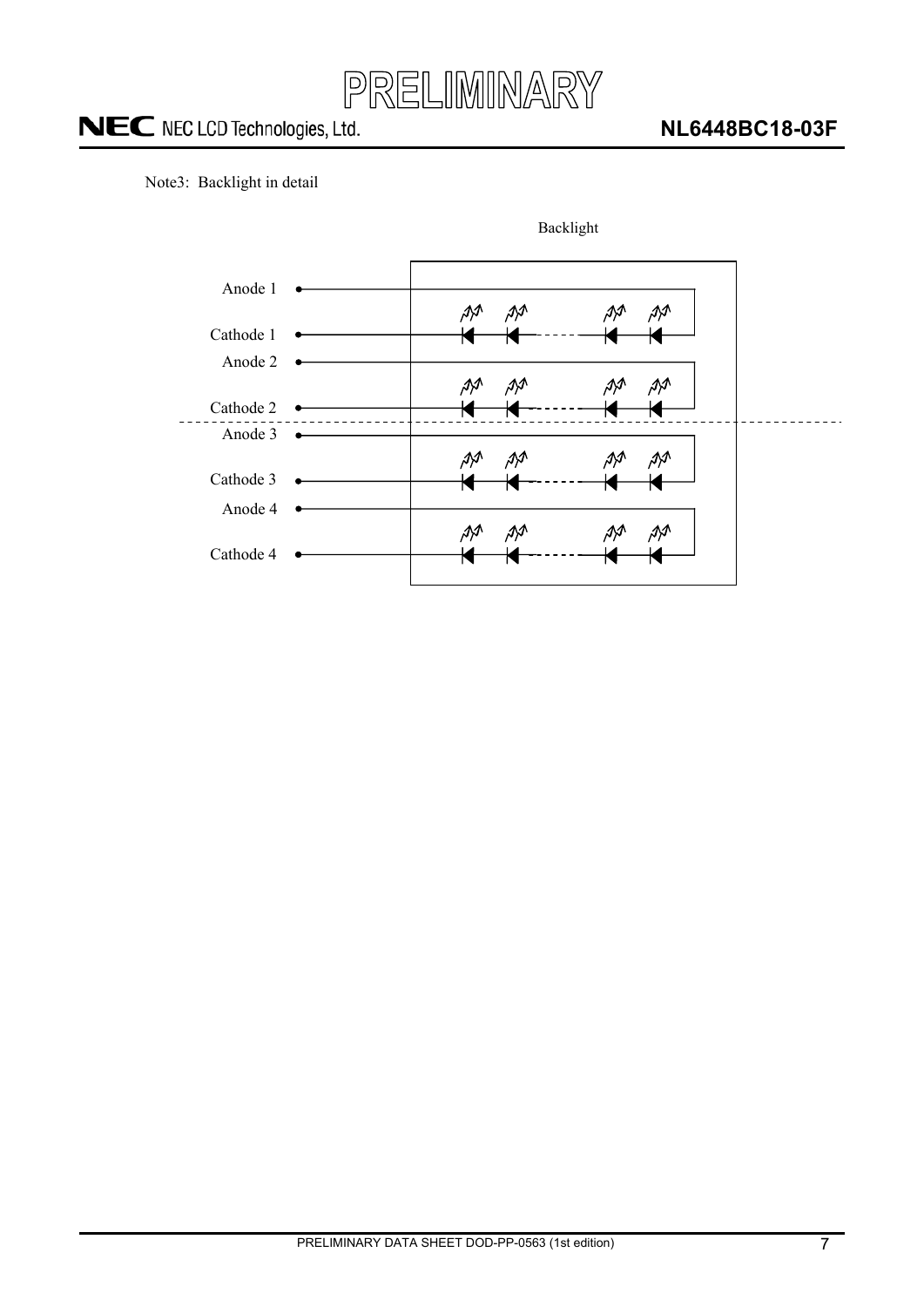

#### <span id="page-7-0"></span>**4. DETAILED SPECIFICATIONS**

#### 4.1 MECHANICAL SPECIFICATIONS

| Parameter    | Specification                                                          |       | Unit |
|--------------|------------------------------------------------------------------------|-------|------|
| Module size  | $135 \pm 0.5$ (W) $\times 104.6 \pm 0.5$ (H) $\times 10.5 \pm 0.5$ (D) | Note1 | mm   |
| Display area | $116.16$ (H) $\times$ 87.12 (V)                                        | Note1 | mm   |
| Weight       | TBD (typ.), TBD (max.)                                                 |       | g    |

Note1: See "**7. OUTLINE DRAWINGS**".

#### 4.2 ABSOLUTE MAXIMUM RATINGS

| Parameter                                              |                                        |      | Symbol         | Rating               | Unit            | Remarks                                            |
|--------------------------------------------------------|----------------------------------------|------|----------------|----------------------|-----------------|----------------------------------------------------|
| Power supply<br>voltage                                | LCD panel signal processing board      |      | <b>VCC</b>     | $-0.3$ to $+6.5$     | V               |                                                    |
| Input voltage                                          | Display signals<br>Note1               |      | <b>VD</b>      |                      | V               |                                                    |
| for signals                                            | Function signal<br>Note2               |      | VF             | $-0.3$ to VCC $+0.3$ |                 |                                                    |
| Backlight                                              | Power dissipation                      |      | <b>PD</b>      | 1.1                  | W               | per one circuit                                    |
|                                                        | Forward current                        |      | $\Pi$ .        | Note3                | mA              | per one circuit                                    |
|                                                        | Storage temperature                    |      | <b>Tst</b>     | $-30$ to $+80$       | $\rm ^{\circ}C$ |                                                    |
| Front surface<br>Operating temperature<br>Rear surface |                                        | TopF | $-20$ to $+70$ | $\rm ^{\circ}C$      | Note4           |                                                    |
|                                                        |                                        |      | TopR           | $-20$ to $+70$       | $\rm ^{\circ}C$ | Note <sub>5</sub>                                  |
|                                                        |                                        |      |                | $\leq 95$            | $\frac{0}{0}$   | Ta $\leq 40^{\circ}$ C                             |
|                                                        |                                        |      |                | $\leq 85$            | $\frac{0}{0}$   | $40 <$ Ta $\leq 50$ °C                             |
|                                                        | Relative humidity<br>Note <sub>6</sub> |      | R <sub>H</sub> | $\leq$ 55            | $\frac{0}{0}$   | $50^{\circ}$ C <ta<math>\leq 60^{\circ}C</ta<math> |
|                                                        |                                        |      |                | $\leq 36$            | $\frac{0}{0}$   | $60^{\circ}$ C <ta<math>\leq 70^{\circ}C</ta<math> |
|                                                        |                                        |      |                | $\leq 24$            | $\frac{0}{0}$   | $70^{\circ}$ C <ta<math>\leq 80^{\circ}C</ta<math> |
| Absolute humidity<br>Note6                             |                                        |      | AH             | $\leq 70$<br>Note7   | $g/m^3$         | Ta= $80^{\circ}$ C                                 |

Note1: CLK, Hsync, Vsync, DE, DATA (R0 to R5, G0 to G5, B0 to B5) Note2: DPSH,DPSV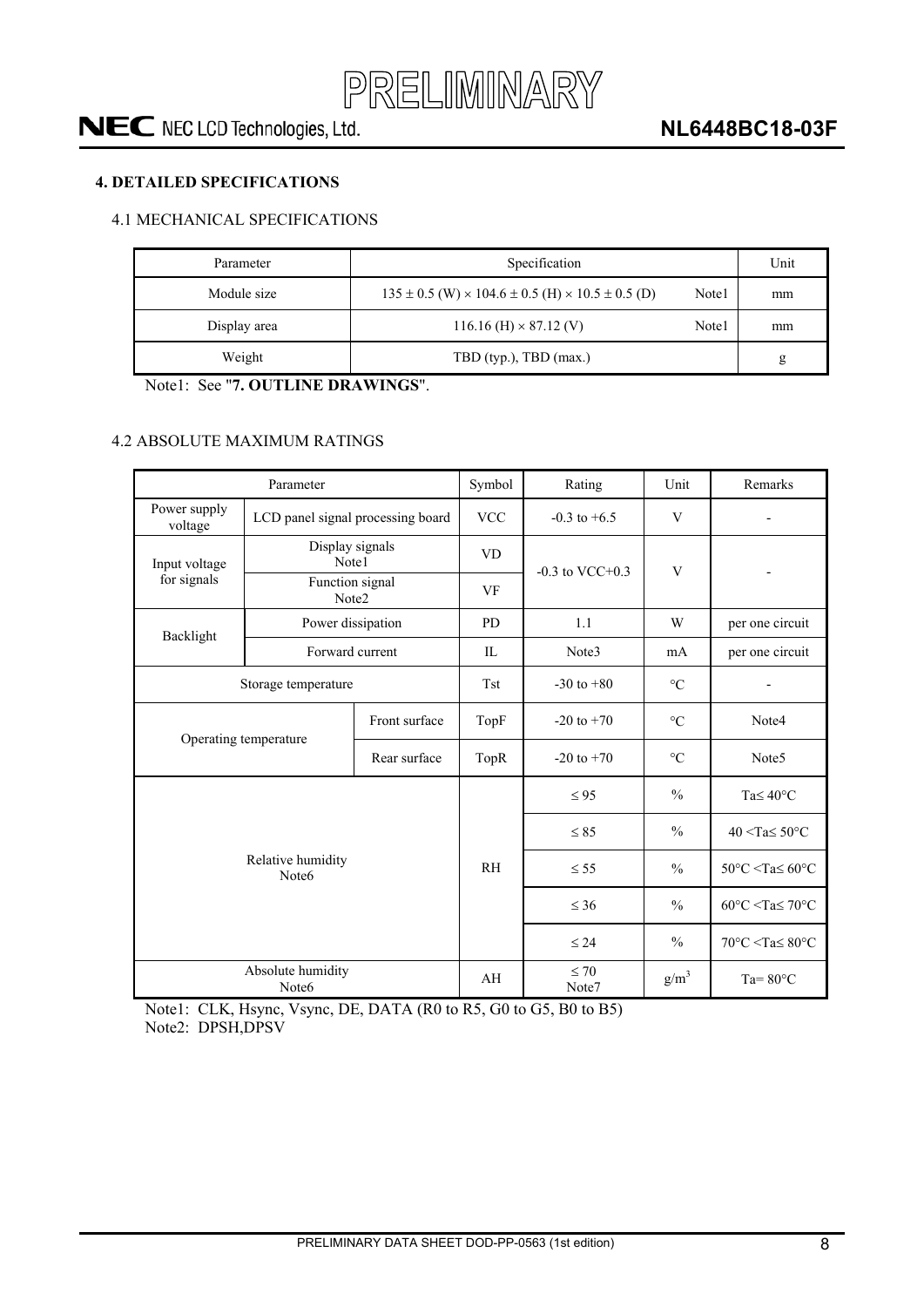

<span id="page-8-0"></span>Note3: Forward current



#### 4.3 ELECTRICAL CHARACTERISTICS

| 4.3.1 LCD panel signal processing board |  |  |  |
|-----------------------------------------|--|--|--|
|-----------------------------------------|--|--|--|

| Allowable forward current IL (mA)<br>40<br>35<br>30<br>25<br>20<br>15<br>10<br>5<br>$\theta$<br>$\boldsymbol{0}$<br>Note4: Measured at center of LCD panel surface (including self-heat)<br>Note5: Measured at center of LCD module's rear shield surface (including self-heat)<br>Note6: No condensation<br>Note7: Water amount at Ta= $70^{\circ}$ C and RH= $36\%$ | 20   | 40         | 60<br>Operating temperature (rear surface)Ta [°C] | 80<br>100                | 120                 |             |                    |
|-----------------------------------------------------------------------------------------------------------------------------------------------------------------------------------------------------------------------------------------------------------------------------------------------------------------------------------------------------------------------|------|------------|---------------------------------------------------|--------------------------|---------------------|-------------|--------------------|
| ELECTRICAL CHARACTERISTICS<br>3.1 LCD panel signal processing board                                                                                                                                                                                                                                                                                                   |      |            |                                                   |                          |                     |             | $(Ta=25^{\circ}C)$ |
| Parameter                                                                                                                                                                                                                                                                                                                                                             |      | Symbol     | min.                                              | typ.                     | max.                | Unit        | Remarks            |
| Power supply voltage                                                                                                                                                                                                                                                                                                                                                  |      | <b>VCC</b> | 3.0                                               | 3.3                      | 3.6                 | V           | at VCC= $3.3V$     |
| Power supply current                                                                                                                                                                                                                                                                                                                                                  |      | ICC        |                                                   | <b>TBD</b><br>Note1      | <b>TBD</b><br>Note2 | mA          | at VCC= $3.3V$     |
| Logic input voltage for                                                                                                                                                                                                                                                                                                                                               | High | <b>VDH</b> | 0.7VCC                                            | $\overline{\phantom{a}}$ | <b>VCC</b>          | $\mathbf V$ |                    |
| display signals                                                                                                                                                                                                                                                                                                                                                       | Low  | VDL        | $\mathbf{0}$                                      | ÷,                       | $0.3$ VCC           | V           | CMOS level         |
| Input voltage for DPSH                                                                                                                                                                                                                                                                                                                                                | High | <b>VFH</b> | $0.7$ VCC                                         | $\overline{a}$           | <b>VCC</b>          | V           |                    |
| and DPSV signal                                                                                                                                                                                                                                                                                                                                                       | Low  | <b>VFL</b> | $\mathbf{0}$                                      |                          | $0.3$ VCC           | $\mathbf V$ |                    |
| Note1: Checkered flag pattern [by EIAJ ED-2522]<br>Note2: Pattern for maximum current                                                                                                                                                                                                                                                                                 |      |            |                                                   |                          |                     |             |                    |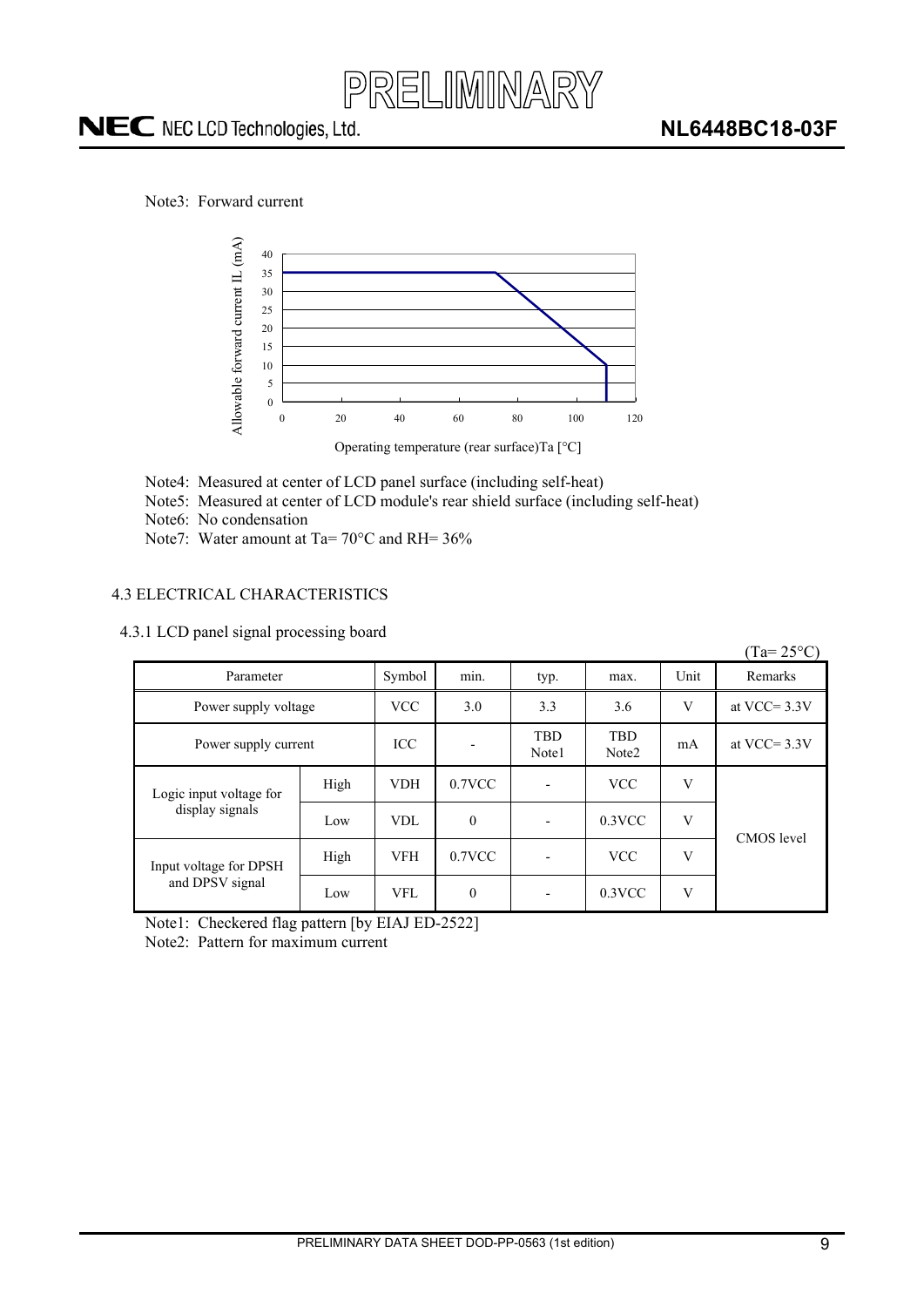

#### <span id="page-9-0"></span>4.3.2 Backlight

 $(Ta=25\degree C, Note1, Note2)$ 

| Parameter       | Symbol | mın.                     | typ. | max. | Unit | Remarks                |
|-----------------|--------|--------------------------|------|------|------|------------------------|
| Forward current | Ш      | $\,$                     | 25   | 27.5 | mA   | Note3                  |
| Forward Voltage | VL     | $\overline{\phantom{0}}$ | 29.7 | 34.2 |      | at IL= $25 \text{ mA}$ |

Note1: Please drive with constant current.

Note2: The Luminance uniformity may be changed depending on the current variation between 4 circuits. It is recommended that the current value difference between each circuit is less than 5%.

Note3: See "**4.2 ABSOLUTE MAXIMUM RATINGS Note3**".

#### 4.3.3 Power supply voltage ripple

This product works, even if the ripple voltage levels are beyond the permissible values as following the table, but there might be noise on the display image.

| Power supply voltage |    | Note1<br>Ripple voltage<br>(Measure at input terminal of power supply) | Unit |
|----------------------|----|------------------------------------------------------------------------|------|
|                      | 3V | 100                                                                    |      |

Note1: The permissible ripple voltage includes spike noise.

4.3.4 Fuse

| Parameter |      | Fuse     | Rating     | Fusing current | Remarks |
|-----------|------|----------|------------|----------------|---------|
|           | Type | Supplier |            |                |         |
| VCC       | TBD  | TBD      | TBD        | <b>TBD</b>     | Note1   |
|           |      |          | <b>TBD</b> |                |         |

Note1: The power supply capacity should be more than the fusing current. If it is less than the fusing current, the fuse may not blow in a short time, and then nasty smell, smoke and so on may occur.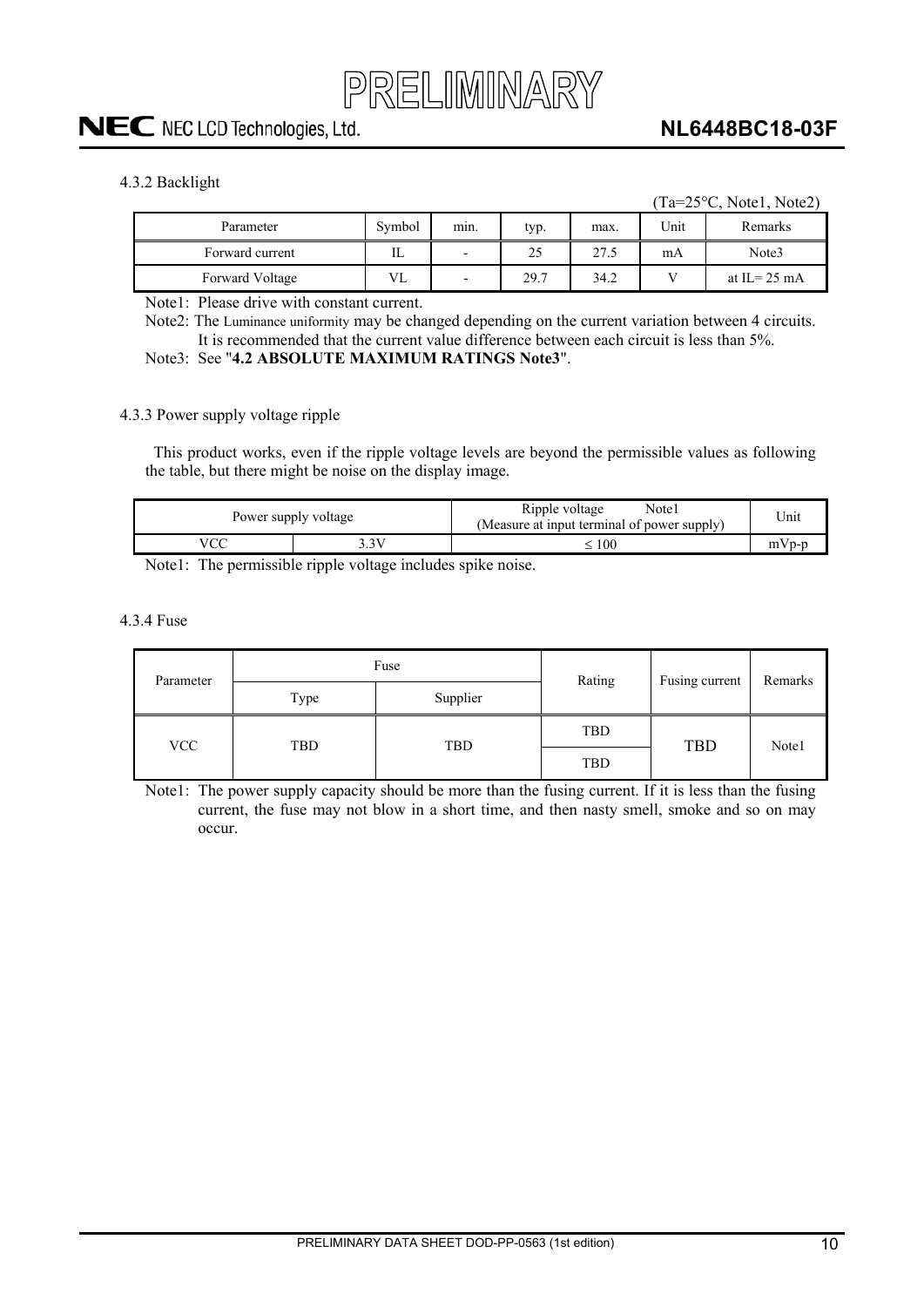

#### <span id="page-10-0"></span>4.4 POWER SUPPLY VOLTAGE SEQUENCE

4.4.1 LCD panel signal processing board



- Note1: In terms of voltage variation (voltage drop) while VCC rising edge is below 3.0V, a protection circuit may work, and then this product may not work.
- Note2: Display signals (CLK, Hsync, Vsync, DE, DATA (R0 to R5, G0 to G5, B0 to B5)) and function signals (DPSH, DPSV) must be Low or High-impedance, exclude the VALID period (See above sequence diagram), in order to avoid that internal circuits is damaged. If some of display and function signals of this product are cut while this product is working, even if the signal input to it once again, it might not work normally. VCC should be cut when the display and function signals are stopped.
- 4.4.2 Backlight lighting circuit



- Note1: These are the display and function signals for LCD panel signal processing board.
- Note2: The backlight should be turned on within the valid period of display and function signals, in order to avoid unstable data display.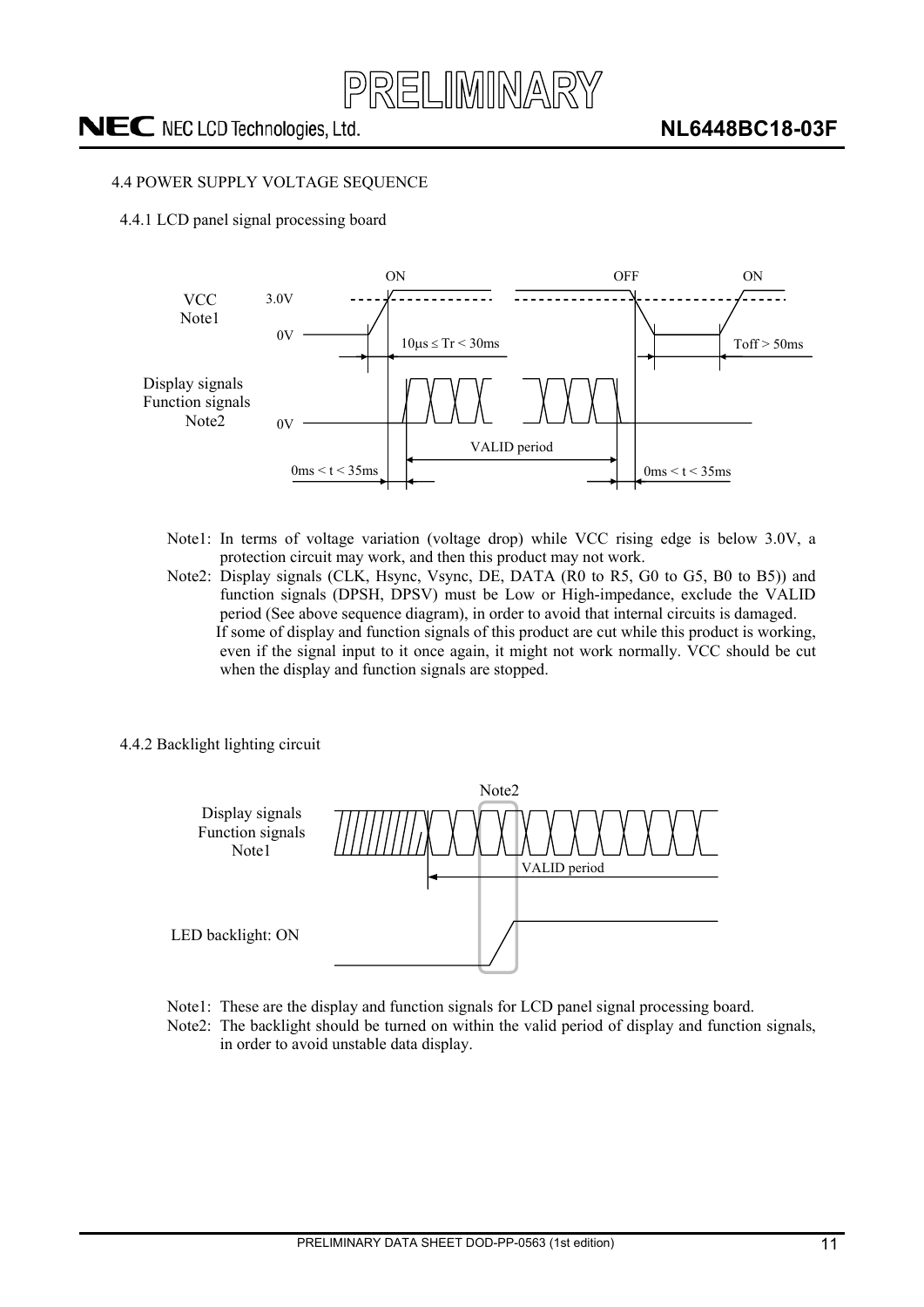

#### <span id="page-11-0"></span>4.5 CONNECTIONS AND FUNCTIONS FOR INTERFACE PINS

4.5.1 LCD panel signal processing board

### CN1 socket (LCD module side): 08 6260 033 340 829+ (Kyocera Elco Corp.)

| [0.5mm pitch, Bottom Contact Type]<br>Adaptable plug: |                           |                                           |                                                               |
|-------------------------------------------------------|---------------------------|-------------------------------------------|---------------------------------------------------------------|
| Pin No.                                               | Symbol                    | Signal                                    | Remarks                                                       |
| 1                                                     | <b>GND</b>                | Ground                                    | Note1                                                         |
| 2                                                     | CLK                       | Dot clock                                 |                                                               |
| 3                                                     | Hsync                     | Horizontal synchronous signal             |                                                               |
| 4                                                     | Vsync                     | Vertical synchronous signal               |                                                               |
| 5                                                     | <b>GND</b>                | Ground                                    | Note1                                                         |
| 6                                                     | R <sub>0</sub>            | Red data (LSB)                            | Least significant bit                                         |
| 7                                                     | R <sub>1</sub>            | Red data                                  |                                                               |
| 8                                                     | R <sub>2</sub>            | Red data                                  |                                                               |
| 9                                                     | R <sub>3</sub>            | Red data                                  |                                                               |
| 10                                                    | R4                        | Red data                                  |                                                               |
| 11                                                    | R <sub>5</sub>            | Red data (MSB)                            | Most significant bit                                          |
| 12                                                    | <b>GND</b>                | Ground                                    | Note1                                                         |
| 13                                                    | G <sub>0</sub>            | Green data (LSB)                          | Least significant bit                                         |
| 14                                                    | G1                        | Green data                                |                                                               |
| 15                                                    | G2                        | Green data                                |                                                               |
| 16                                                    | G <sub>3</sub>            | Green data                                |                                                               |
| 17                                                    | G <sub>4</sub>            | Green data                                |                                                               |
| 18                                                    | G <sub>5</sub>            | Green data (MSB)                          | Most significant bit                                          |
| 19                                                    | <b>GND</b>                | Ground                                    | Note1                                                         |
| 20                                                    | B <sub>0</sub>            | Blue data (LSB)                           | Least significant bit                                         |
| 21                                                    | B1                        | Blue data                                 |                                                               |
| 22                                                    | B2                        | Blue data                                 |                                                               |
| 23                                                    | B <sub>3</sub>            | Blue data                                 |                                                               |
| 24                                                    | <b>B4</b>                 | Blue data                                 |                                                               |
| 25                                                    | B <sub>5</sub>            | Blue data (MSB)                           | Most significant bit                                          |
| 26                                                    | <b>GND</b>                | Ground                                    | Note1                                                         |
| 27                                                    | DE                        | Selection of DE / Fixed mode              | Low or Open:<br>Fixed mode<br>Data enable signal: DE mode     |
| $28\,$                                                | $\ensuremath{\text{VCC}}$ | Power supply                              | Note1                                                         |
| 29                                                    | <b>VCC</b>                | Power supply                              |                                                               |
| 30                                                    | <b>DPSH</b>               | Selection of Horizontal<br>scan direction | High:<br>Reverse scan<br>Low or Open:<br>Note2<br>Normal scan |
| 31                                                    | <b>DPSV</b>               | Selection of Vertical<br>scan direction   | High or Open: Normal scan<br>Reverse scan<br>Low:<br>Note2    |
| 32                                                    | N.C.                      |                                           | Keep this pin Open.                                           |
| 33                                                    | $\operatorname{GND}$      | Ground                                    | Note1                                                         |

Note1: All GND and VCC terminals should be used without any non-connected lines. Note2: See "**4.7 DISPLAY POSITIONS AND SCANNING DIRECTIONS** ".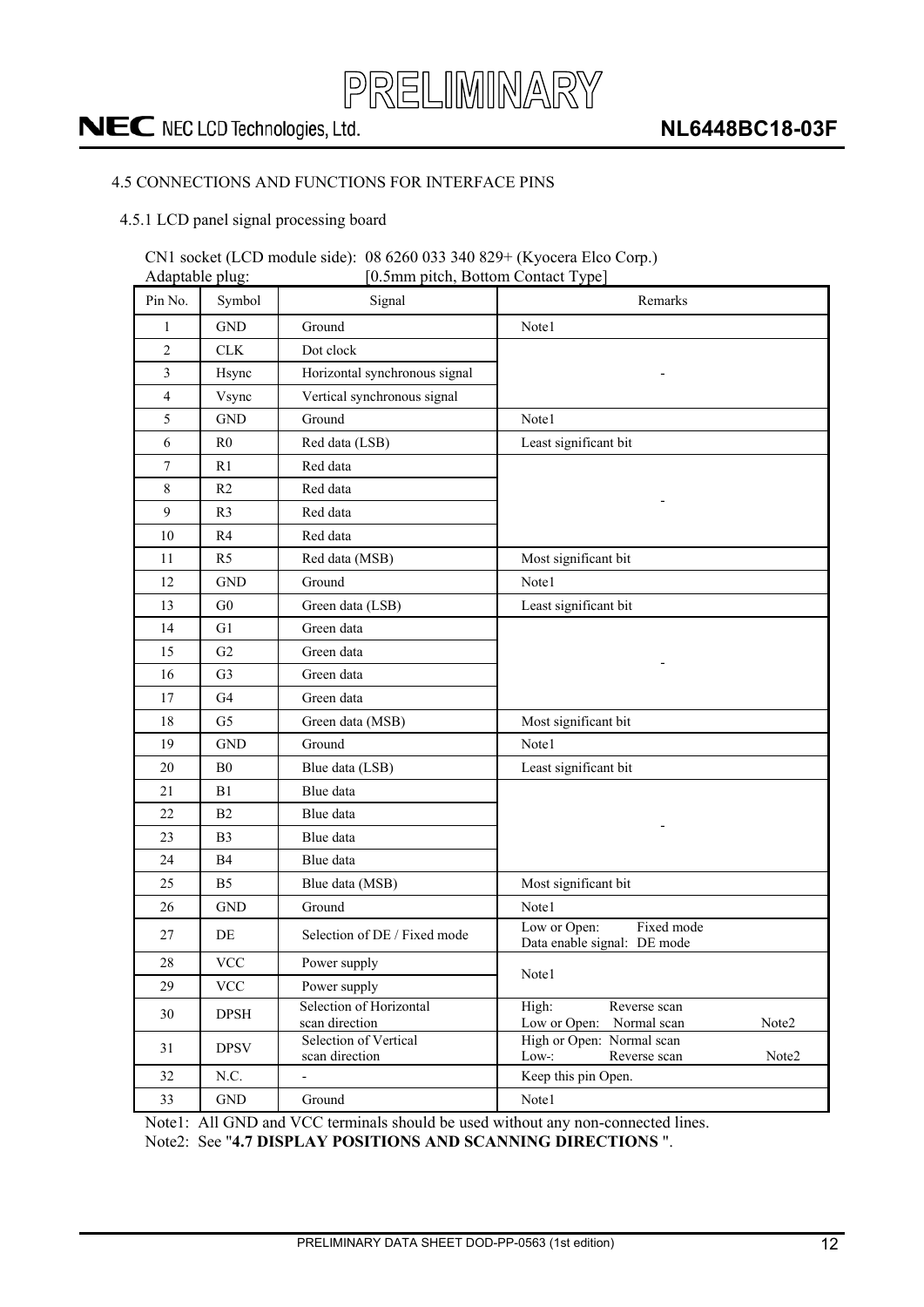

#### <span id="page-12-0"></span>4.5.2 Backlight

### CN2 plug (LCD module side): SM08B-SRSS-TB (J.S.T. Mfg. Co., Ltd.)

| . |                               |  |
|---|-------------------------------|--|
|   | Adantable socket <sup>.</sup> |  |

### Adaptable socket: SHR-08V-S (J.S.T. Mfg. Co., Ltd.)

| Pin No. | Symbol         | Signal              | Remarks                  |
|---------|----------------|---------------------|--------------------------|
|         | A1             | Anode1              |                          |
|         | K1             | Cathode1            |                          |
|         | A <sub>2</sub> | Anode2              |                          |
|         | K <sub>2</sub> | Cathode2            |                          |
|         | N.C.           | Keep this pin Open. | $\overline{\phantom{0}}$ |
|         | N.C.           | Keep this pin Open. |                          |
|         | N.C.           | Keep this pin Open. |                          |
|         | N.C.           | Keep this pin Open. |                          |

#### CN3 plug (LCD module side): SM08B-SRSS-TB (J.S.T. Mfg. Co., Ltd.)<br>Adaptable socket: SHR-08V-S (J S T Mfg. Co., Ltd.)  $SHR-08V-S (JST) Mfg (CoLtd)$

| Trauplaote boeker. |                |                     |         |
|--------------------|----------------|---------------------|---------|
| Pin No.            | Symbol         | Signal              | Remarks |
|                    | Αl             | Anode1              |         |
|                    | K1             | Cathode1            |         |
|                    | A2             | Anode2              |         |
| 4                  | K <sub>2</sub> | Cathode2            |         |
|                    | N.C.           | Keep this pin Open. |         |
| h                  | N.C.           | Keep this pin Open. |         |
|                    | N.C.           | Keep this pin Open. |         |
|                    | N.C.           | Keep this pin Open. |         |

#### 4.5.3 Positions of plug and socket

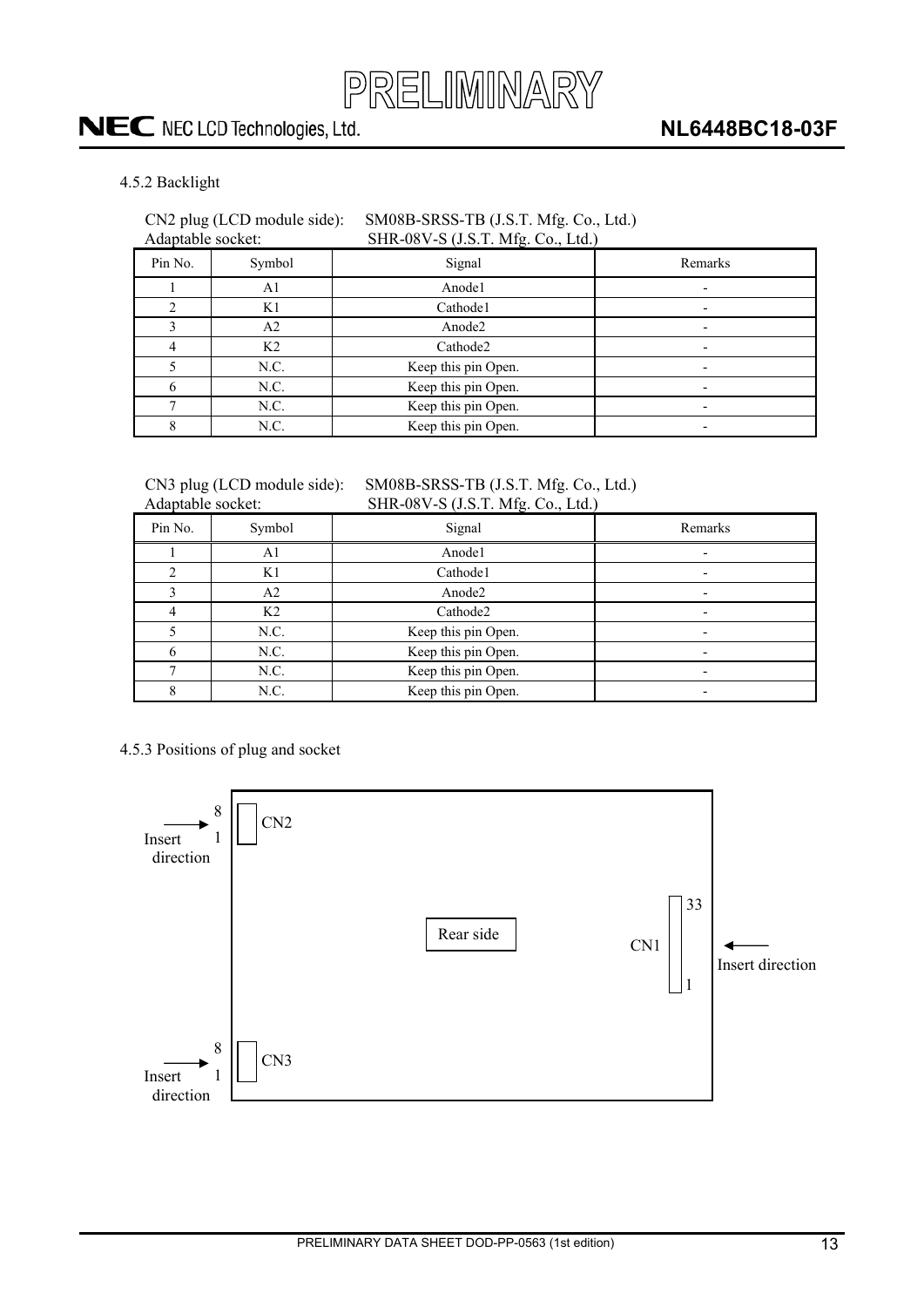

#### <span id="page-13-0"></span>4.6 DISPLAY COLORS AND INPUT DATA SIGNALS

This product can display in equivalent to 262,144 colors in 64 gray scales. Also the relation between display colors and input data signals is as the following table.

| Display colors   |              |                  |                  |                  |                  |                  |                  |                  |                  |                  |                  |                  | Data signal (0: Low level, 1: High level) |                  |                  |                  |                  |                  |                  |
|------------------|--------------|------------------|------------------|------------------|------------------|------------------|------------------|------------------|------------------|------------------|------------------|------------------|-------------------------------------------|------------------|------------------|------------------|------------------|------------------|------------------|
|                  |              | $\overline{R5}$  | $\overline{R4}$  | $\overline{R}$   | R <sub>2</sub>   | $\overline{R1}$  | $\overline{R}0$  | $\overline{G5}$  | G4               | $\overline{G3}$  | G <sub>2</sub>   | G <sub>1</sub>   | G <sub>0</sub>                            | <b>B5</b>        | B <sub>4</sub>   | B <sub>3</sub>   | B <sub>2</sub>   | $\overline{B1}$  | $\overline{B}0$  |
|                  | <b>Black</b> | $\boldsymbol{0}$ | $\boldsymbol{0}$ | $\boldsymbol{0}$ | $\boldsymbol{0}$ | $\boldsymbol{0}$ | $\boldsymbol{0}$ | $\boldsymbol{0}$ | $\boldsymbol{0}$ | $\boldsymbol{0}$ | $\boldsymbol{0}$ | $\boldsymbol{0}$ | $\boldsymbol{0}$                          | $\boldsymbol{0}$ | $\boldsymbol{0}$ | $\boldsymbol{0}$ | $\boldsymbol{0}$ | $\boldsymbol{0}$ | $\boldsymbol{0}$ |
|                  | Blue         | $\boldsymbol{0}$ | $\boldsymbol{0}$ | $\mathbf{0}$     | $\boldsymbol{0}$ | $\boldsymbol{0}$ | $\boldsymbol{0}$ | $\boldsymbol{0}$ | $\boldsymbol{0}$ | $\boldsymbol{0}$ | $\mathbf{0}$     | $\boldsymbol{0}$ | $\mathbf{0}$                              | 1                | $\mathbf{1}$     | 1                | $\mathbf{1}$     | $\mathbf{1}$     | 1                |
| Basic colors     | Red          | 1                | 1                | 1                | 1                | 1                | 1                | $\boldsymbol{0}$ | $\boldsymbol{0}$ | $\boldsymbol{0}$ | 0                | $\boldsymbol{0}$ | $\boldsymbol{0}$                          | $\boldsymbol{0}$ | $\boldsymbol{0}$ | $\mathbf{0}$     | $\boldsymbol{0}$ | $\boldsymbol{0}$ | $\boldsymbol{0}$ |
|                  | Magenta      | 1                | 1                | 1                | 1                | $\mathbf{1}$     | 1                | $\overline{0}$   | $\mathbf{0}$     | $\mathbf{0}$     | $\overline{0}$   | $\boldsymbol{0}$ | $\mathbf{0}$                              | 1                | 1                | 1                | 1                | $\mathbf{1}$     | $\mathbf{1}$     |
|                  | Green        | $\theta$         | $\boldsymbol{0}$ | $\boldsymbol{0}$ | $\mathbf{0}$     | $\boldsymbol{0}$ | $\boldsymbol{0}$ | 1                | $\mathbf{1}$     | 1                | 1                | $\mathbf{1}$     | 1                                         | 0                | $\boldsymbol{0}$ | $\mathbf{0}$     | $\mathbf{0}$     | $\boldsymbol{0}$ | $\boldsymbol{0}$ |
|                  | Cyan         | $\mathbf{0}$     | $\boldsymbol{0}$ | $\boldsymbol{0}$ | 0                | $\boldsymbol{0}$ | $\boldsymbol{0}$ | 1                | 1                | 1                | 1                | 1                | 1                                         | 1                | 1                | 1                | 1                | $\mathbf{1}$     | 1                |
|                  | Yellow       | 1                | 1                | $\mathbf{1}$     | $\mathbf{1}$     | $\mathbf{1}$     | 1                | 1                | $\mathbf{1}$     | 1                | 1                | $\mathbf{1}$     | 1                                         | $\mathbf{0}$     | $\boldsymbol{0}$ | $\theta$         | $\overline{0}$   | $\boldsymbol{0}$ | $\boldsymbol{0}$ |
|                  | White        | 1                | $\mathbf{1}$     | $\mathbf{1}$     | $\mathbf{1}$     | $\mathbf{1}$     | $\mathbf{1}$     | 1                | $\mathbf{1}$     | 1                | 1                | $\,1$            | 1                                         | 1                | $\mathbf{1}$     | 1                | $\mathbf{1}$     | $\mathbf{1}$     | $\mathbf{1}$     |
|                  | <b>Black</b> | $\boldsymbol{0}$ | $\boldsymbol{0}$ | $\boldsymbol{0}$ | $\boldsymbol{0}$ | $\boldsymbol{0}$ | $\boldsymbol{0}$ | $\overline{0}$   | $\boldsymbol{0}$ | $\mathbf{0}$     | $\boldsymbol{0}$ | $\boldsymbol{0}$ | $\boldsymbol{0}$                          | $\boldsymbol{0}$ | $\boldsymbol{0}$ | $\mathbf{0}$     | $\boldsymbol{0}$ | $\boldsymbol{0}$ | $\boldsymbol{0}$ |
|                  |              | $\theta$         | $\boldsymbol{0}$ | $\boldsymbol{0}$ | $\boldsymbol{0}$ | $\boldsymbol{0}$ | 1                | $\mathbf{0}$     | $\boldsymbol{0}$ | $\boldsymbol{0}$ | 0                | $\boldsymbol{0}$ | $\boldsymbol{0}$                          | $\boldsymbol{0}$ | $\boldsymbol{0}$ | $\boldsymbol{0}$ | $\mathbf{0}$     | $\boldsymbol{0}$ | $\boldsymbol{0}$ |
|                  | dark         | $\mathbf{0}$     | $\boldsymbol{0}$ | $\mathbf{0}$     | $\overline{0}$   | $\mathbf{1}$     | $\overline{0}$   | $\mathbf{0}$     | $\boldsymbol{0}$ | $\mathbf{0}$     | $\overline{0}$   | $\boldsymbol{0}$ | $\mathbf{0}$                              | $\mathbf{0}$     | $\boldsymbol{0}$ | $\mathbf{0}$     | $\overline{0}$   | $\boldsymbol{0}$ | $\boldsymbol{0}$ |
|                  | ↑            |                  |                  |                  |                  |                  |                  |                  |                  |                  |                  |                  |                                           |                  |                  |                  |                  |                  |                  |
|                  | $\downarrow$ |                  |                  |                  |                  |                  |                  |                  |                  |                  |                  |                  |                                           |                  |                  |                  |                  |                  |                  |
| Red gray scale   | bright       | 1                | 1                |                  | 1                | $\boldsymbol{0}$ | 1                | $\boldsymbol{0}$ | $\boldsymbol{0}$ | 0                | 0                | $\boldsymbol{0}$ | $\boldsymbol{0}$                          | $\boldsymbol{0}$ | $\boldsymbol{0}$ | 0                | $\boldsymbol{0}$ | $\boldsymbol{0}$ | $\boldsymbol{0}$ |
|                  |              | 1                | 1                | 1                | $\mathbf{1}$     | $\mathbf{1}$     | $\boldsymbol{0}$ | $\theta$         | $\boldsymbol{0}$ | $\boldsymbol{0}$ | $\boldsymbol{0}$ | $\boldsymbol{0}$ | $\overline{0}$                            | $\boldsymbol{0}$ | $\boldsymbol{0}$ | $\mathbf{0}$     | $\boldsymbol{0}$ | $\boldsymbol{0}$ | $\boldsymbol{0}$ |
|                  | Red          | 1                | $\mathbf{1}$     | $\mathbf{1}$     | $\mathbf{1}$     | $\mathbf{1}$     | $\mathbf{1}$     | $\boldsymbol{0}$ | $\boldsymbol{0}$ | $\boldsymbol{0}$ | 0                | $\boldsymbol{0}$ | $\boldsymbol{0}$                          | $\boldsymbol{0}$ | $\boldsymbol{0}$ | $\boldsymbol{0}$ | $\boldsymbol{0}$ | $\boldsymbol{0}$ | $\boldsymbol{0}$ |
|                  | <b>Black</b> | $\mathbf{0}$     | $\boldsymbol{0}$ | $\boldsymbol{0}$ | $\theta$         | $\mathbf{0}$     | $\mathbf{0}$     | $\overline{0}$   | $\boldsymbol{0}$ | $\theta$         | $\boldsymbol{0}$ | $\mathbf{0}$     | $\boldsymbol{0}$                          | $\boldsymbol{0}$ | $\boldsymbol{0}$ | $\theta$         | $\overline{0}$   | $\boldsymbol{0}$ | $\boldsymbol{0}$ |
|                  |              | $\mathbf{0}$     | $\boldsymbol{0}$ | $\boldsymbol{0}$ | $\mathbf{0}$     | $\boldsymbol{0}$ | $\mathbf{0}$     | $\mathbf{0}$     | $\boldsymbol{0}$ | $\mathbf{0}$     | $\mathbf{0}$     | $\boldsymbol{0}$ | 1                                         | $\boldsymbol{0}$ | $\boldsymbol{0}$ | $\mathbf{0}$     | $\mathbf{0}$     | $\boldsymbol{0}$ | $\boldsymbol{0}$ |
|                  | dark         | $\mathbf{0}$     | $\overline{0}$   | $\boldsymbol{0}$ | $\overline{0}$   | $\boldsymbol{0}$ | $\overline{0}$   | $\overline{0}$   | $\boldsymbol{0}$ | $\boldsymbol{0}$ | $\overline{0}$   | $\,1$            | $\mathbf{0}$                              | $\boldsymbol{0}$ | $\boldsymbol{0}$ | $\mathbf{0}$     | $\overline{0}$   | $\boldsymbol{0}$ | $\boldsymbol{0}$ |
|                  | ↑            |                  |                  |                  |                  |                  |                  |                  |                  |                  |                  |                  |                                           |                  |                  |                  |                  |                  |                  |
| Green gray scale | ↓            |                  |                  |                  |                  |                  |                  |                  |                  |                  |                  |                  |                                           |                  |                  |                  |                  |                  |                  |
|                  | bright       | $\boldsymbol{0}$ | $\boldsymbol{0}$ | $\boldsymbol{0}$ | 0                | $\boldsymbol{0}$ | $\boldsymbol{0}$ | 1                | 1                |                  |                  | $\boldsymbol{0}$ | $\mathbf{1}$                              | $\boldsymbol{0}$ | $\boldsymbol{0}$ | 0                | $\boldsymbol{0}$ | $\boldsymbol{0}$ | 0                |
|                  |              | $\mathbf{0}$     | $\boldsymbol{0}$ | $\boldsymbol{0}$ | $\mathbf{0}$     | $\boldsymbol{0}$ | $\mathbf{0}$     | 1                | 1                | $\mathbf{1}$     | 1                | $\,1$            | $\mathbf{0}$                              | $\boldsymbol{0}$ | $\boldsymbol{0}$ | $\mathbf{0}$     | $\overline{0}$   | $\boldsymbol{0}$ | $\boldsymbol{0}$ |
|                  | Green        | $\mathbf{0}$     | $\boldsymbol{0}$ | $\boldsymbol{0}$ | $\boldsymbol{0}$ | $\boldsymbol{0}$ | $\boldsymbol{0}$ | 1                | 1                | 1                | 1                | $\mathbf{1}$     | 1                                         | $\boldsymbol{0}$ | $\boldsymbol{0}$ | 0                | $\mathbf{0}$     | $\boldsymbol{0}$ | $\boldsymbol{0}$ |
|                  | <b>Black</b> | $\mathbf{0}$     | $\boldsymbol{0}$ | $\mathbf{0}$     | $\boldsymbol{0}$ | $\mathbf{0}$     | $\mathbf{0}$     | $\theta$         | $\boldsymbol{0}$ | $\boldsymbol{0}$ | $\boldsymbol{0}$ | $\mathbf{0}$     | $\boldsymbol{0}$                          | $\boldsymbol{0}$ | $\boldsymbol{0}$ | $\theta$         | $\mathbf{0}$     | $\boldsymbol{0}$ | $\boldsymbol{0}$ |
|                  |              | $\mathbf{0}$     | $\boldsymbol{0}$ | $\boldsymbol{0}$ | $\boldsymbol{0}$ | $\boldsymbol{0}$ | $\boldsymbol{0}$ | $\boldsymbol{0}$ | $\boldsymbol{0}$ | $\boldsymbol{0}$ | $\boldsymbol{0}$ | $\boldsymbol{0}$ | $\mathbf{0}$                              | $\boldsymbol{0}$ | $\boldsymbol{0}$ | $\boldsymbol{0}$ | $\boldsymbol{0}$ | $\boldsymbol{0}$ | 1                |
|                  | dark         | $\overline{0}$   | $\boldsymbol{0}$ | $\mathbf{0}$     | $\mathbf{0}$     | $\boldsymbol{0}$ | $\mathbf{0}$     | $\mathbf{0}$     | $\boldsymbol{0}$ | $\mathbf{0}$     | $\overline{0}$   | $\boldsymbol{0}$ | $\mathbf{0}$                              | $\mathbf{0}$     | $\boldsymbol{0}$ | $\theta$         | $\boldsymbol{0}$ | $\mathbf{1}$     | $\boldsymbol{0}$ |
|                  | ↑            |                  |                  |                  |                  |                  |                  |                  |                  |                  |                  |                  |                                           |                  |                  |                  |                  |                  |                  |
|                  | $\downarrow$ |                  |                  |                  |                  |                  |                  |                  |                  |                  |                  |                  |                                           |                  |                  |                  |                  |                  |                  |
| Blue gray scale  | bright       | $\boldsymbol{0}$ | $\boldsymbol{0}$ | $\boldsymbol{0}$ | 0                | $\boldsymbol{0}$ | $\boldsymbol{0}$ | $\boldsymbol{0}$ | $\boldsymbol{0}$ | 0                | 0                | $\boldsymbol{0}$ | $\boldsymbol{0}$                          | 1                | 1                |                  | 1                | $\boldsymbol{0}$ | 1                |
|                  |              | $\theta$         | $\boldsymbol{0}$ | $\theta$         | $\overline{0}$   | $\mathbf{0}$     | $\mathbf{0}$     | $\overline{0}$   | $\boldsymbol{0}$ | $\boldsymbol{0}$ | $\boldsymbol{0}$ | $\mathbf{0}$     | $\mathbf{0}$                              | 1                | 1                | 1                | 1                | $\mathbf{1}$     | 0                |
|                  | Blue         | $\overline{0}$   | $\boldsymbol{0}$ | $\boldsymbol{0}$ | $\boldsymbol{0}$ | $\boldsymbol{0}$ | $\boldsymbol{0}$ | $\boldsymbol{0}$ | $\boldsymbol{0}$ | $\overline{0}$   | 0                | $\boldsymbol{0}$ | $\boldsymbol{0}$                          | 1                | $\mathbf{1}$     | 1                | $\mathbf{1}$     | $\mathbf{1}$     | $\mathbf{1}$     |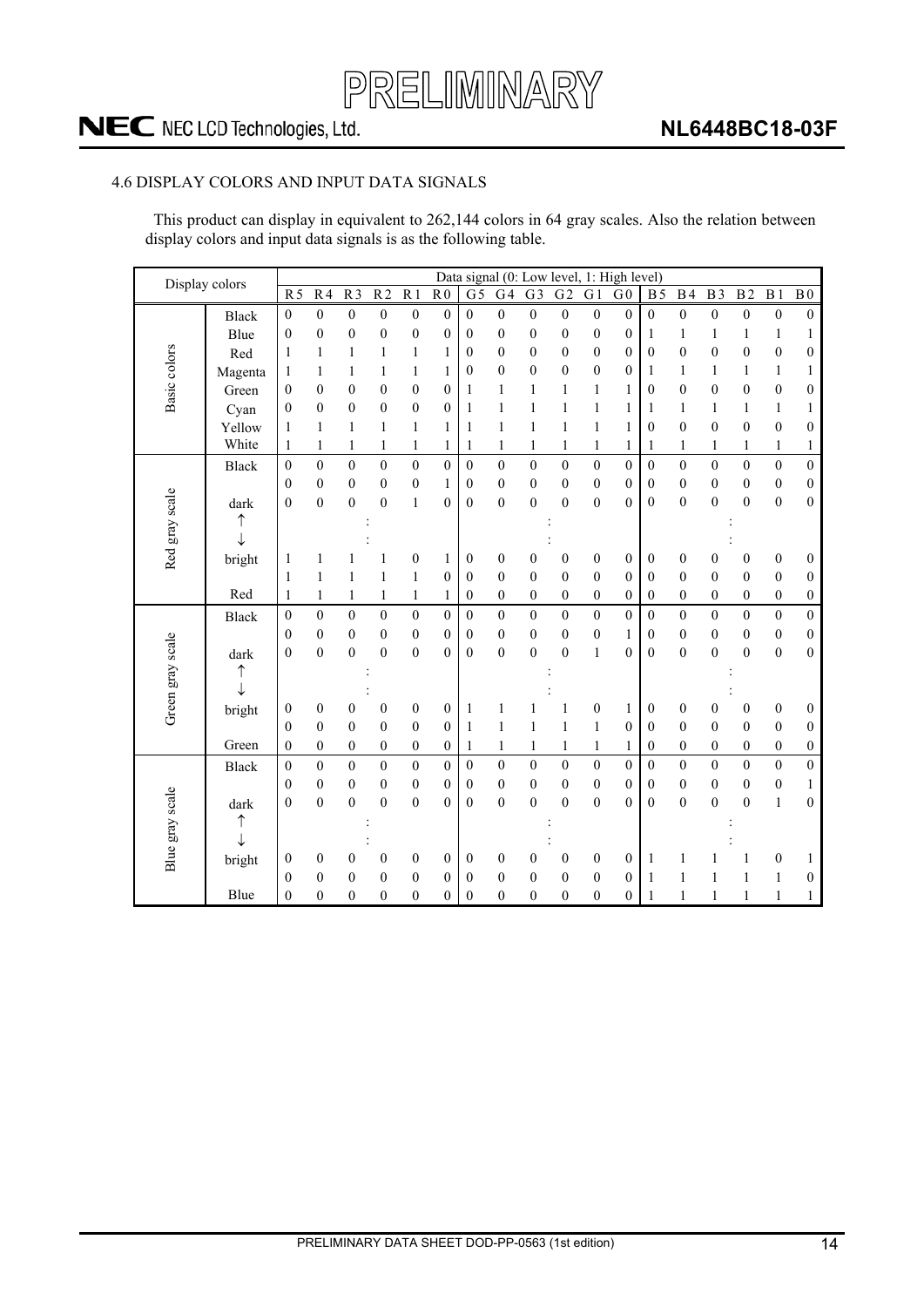

#### <span id="page-14-0"></span>4.7 DISPLAY POSITIONS AND SCANNING DIRECTIONS

4.7.1 Setting the LCD module in the landscape position (horizontal)

#### (1) Display positions

The following table is the coordinates per pixel (See figure of "**4.7.1 (2) Scanning directions**".).

| C(0, 0)       | C(1, 0)      | $\bullet\bullet\bullet$ | C(<br>X, 0) | $\bullet\bullet\bullet$ | C(638,<br>$\left( 0\right)$ | C(639, 0)   |
|---------------|--------------|-------------------------|-------------|-------------------------|-----------------------------|-------------|
| 1)<br>$C(-0,$ | $C(-1, 1)$   | $\bullet\bullet\bullet$ | X, 1)<br>C( | $\bullet\bullet\bullet$ | C(638,<br><sup>1</sup>      | C(639, 1)   |
|               |              |                         |             |                         |                             |             |
|               |              | $\bullet\bullet\bullet$ |             | $\bullet\bullet\bullet$ |                             | $\cdots$    |
|               |              |                         |             |                         |                             | ٠           |
| 0, Y<br>C(    | C(1, Y)      | $\bullet\bullet\bullet$ | X, Y)<br>C( | $\bullet\bullet\bullet$ | C(638,<br>Y)                | C(639, Y)   |
|               |              |                         |             |                         |                             |             |
|               |              | $\bullet\bullet\bullet$ |             | $\bullet\bullet\bullet$ |                             |             |
| $\bullet$     |              | $\bullet$               | $\bullet$   | ٠                       |                             |             |
| C(0, 478)     | C(1, 478)    | $\bullet\bullet\bullet$ | X,478<br>C( | $\bullet\bullet\bullet$ | C(638, 478)                 | C(639, 478) |
| 0,479)<br>C(  | 1,479)<br>C( | $\bullet\bullet\bullet$ | X,479<br>C( | $\bullet\bullet\bullet$ | C(638, 479)                 | C(639, 479) |

(2) Scanning directions

The following figures are seen from a front view. Also the arrow shows the direction of scan.



Figure1. DPSH= Low or Open (Normal scan) DPSV= High or Open (Normal scan)





Figure2. DPSH= High (Reverse scan) DPSV= High or Open (Normal scan)





C (X, Y): The coordinates of the display position (See "**4.7.1 (1) Display positions**".) D (X, Y): The data number of input signal for LCD panel signal processing board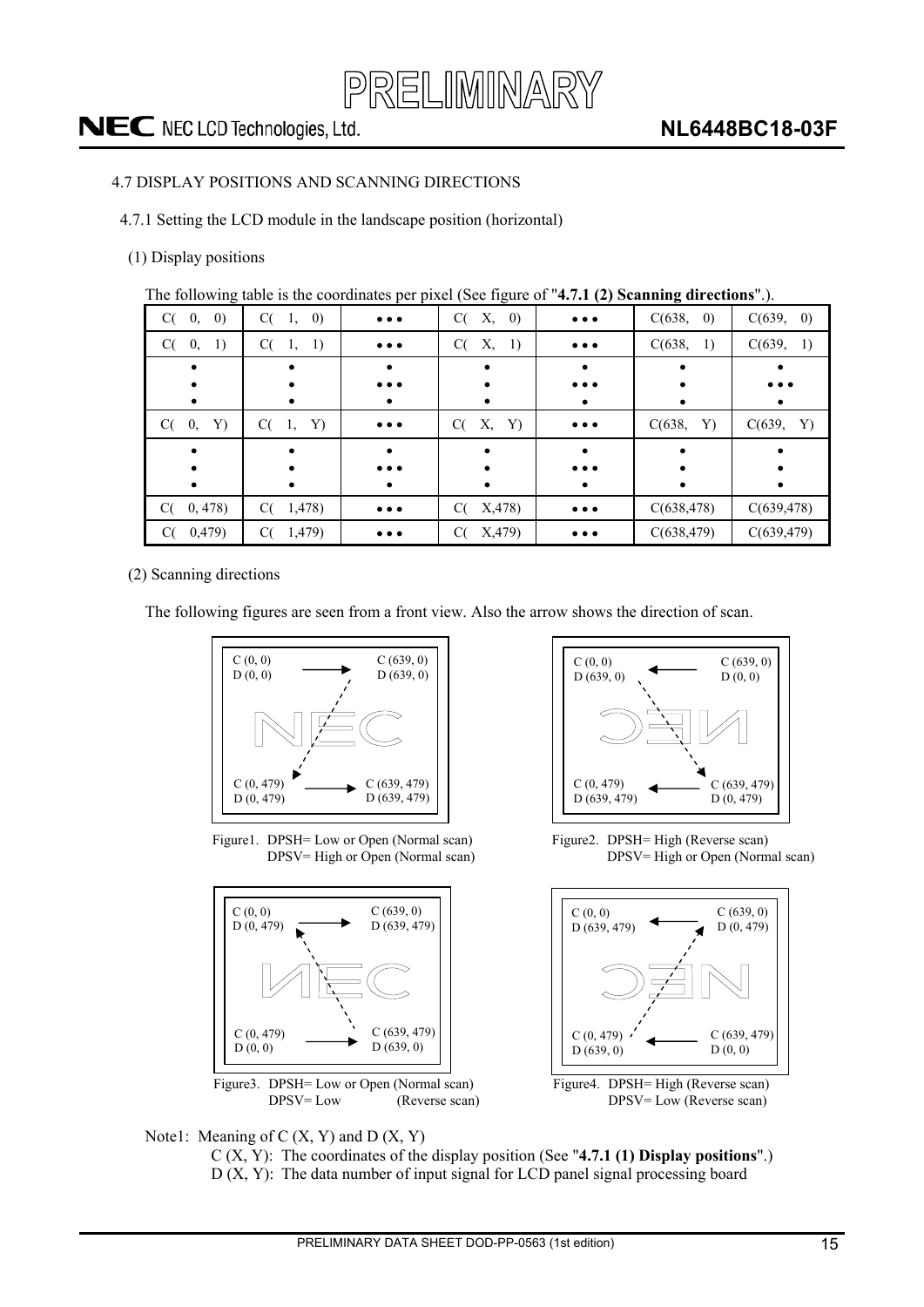

- <span id="page-15-0"></span>4.7.2 Setting the LCD module in the portrait position (vertical)
- (1) Display positions

The following table is the coordinates per pixel (See figure of "**4.7.2 (2) Scanning directions**".).

| C(639, 0)                     | C(639, 1)      | $\bullet\bullet\bullet$ | C(639, Y)      | $\bullet\bullet\bullet$ | C(639, 478)   | C(639, 479)             |
|-------------------------------|----------------|-------------------------|----------------|-------------------------|---------------|-------------------------|
| C(638, 0)                     | C(638, 1)      | $\bullet\bullet\bullet$ | C(638, Y)      | $\bullet\bullet\bullet$ | C(638, 478)   | C(638, 479)             |
|                               |                |                         |                |                         |               |                         |
|                               |                | $\bullet\bullet\bullet$ |                | $\bullet\bullet\bullet$ |               | $\bullet\bullet\bullet$ |
|                               |                | $\bullet$               |                | ٠                       |               | $\bullet$               |
| Х,<br>$\left( 0\right)$<br>C( | C(X, 1)        | $\bullet\bullet\bullet$ | X, Y)<br>C(    | $\bullet\bullet\bullet$ | X, 478)<br>C( | X,479<br>C(             |
|                               |                |                         |                |                         |               |                         |
|                               |                | $\bullet\bullet\bullet$ |                | $\bullet\bullet\bullet$ |               |                         |
|                               |                | $\bullet$               |                | ٠                       |               | ٠                       |
| C(1, 0)                       | C(1, 1)        | $\bullet\bullet\bullet$ | C(1, Y)        | $\bullet\bullet\bullet$ | 1,478)<br>C(  | C(1, 479)               |
| $\left( 0\right)$<br>C(<br>0, | $C(-0,$<br>-1) | $\bullet\bullet\bullet$ | 0,<br>Y)<br>C( | $\bullet\bullet\bullet$ | 0,478<br>C(   | 0,479)<br>C(            |

(2) Scanning directions

The following figures are seen from a front view. Also the arrow shows the direction of scan.









Figure2. DPSH= High (Reverse scan) DPSV= High or Open (Normal scan)



Figure4. DPSH= High (Reverse scan) DPSV= Low (Reverse scan) DPSV= Low (Reverse scan)

Note1: Meaning of  $C(X, Y)$  and  $D(X, Y)$ C (X, Y): The coordinates of the display position (See "**4.7.2 (1) Display positions**".)

D (X, Y): The data number of input signal for LCD panel signal processing board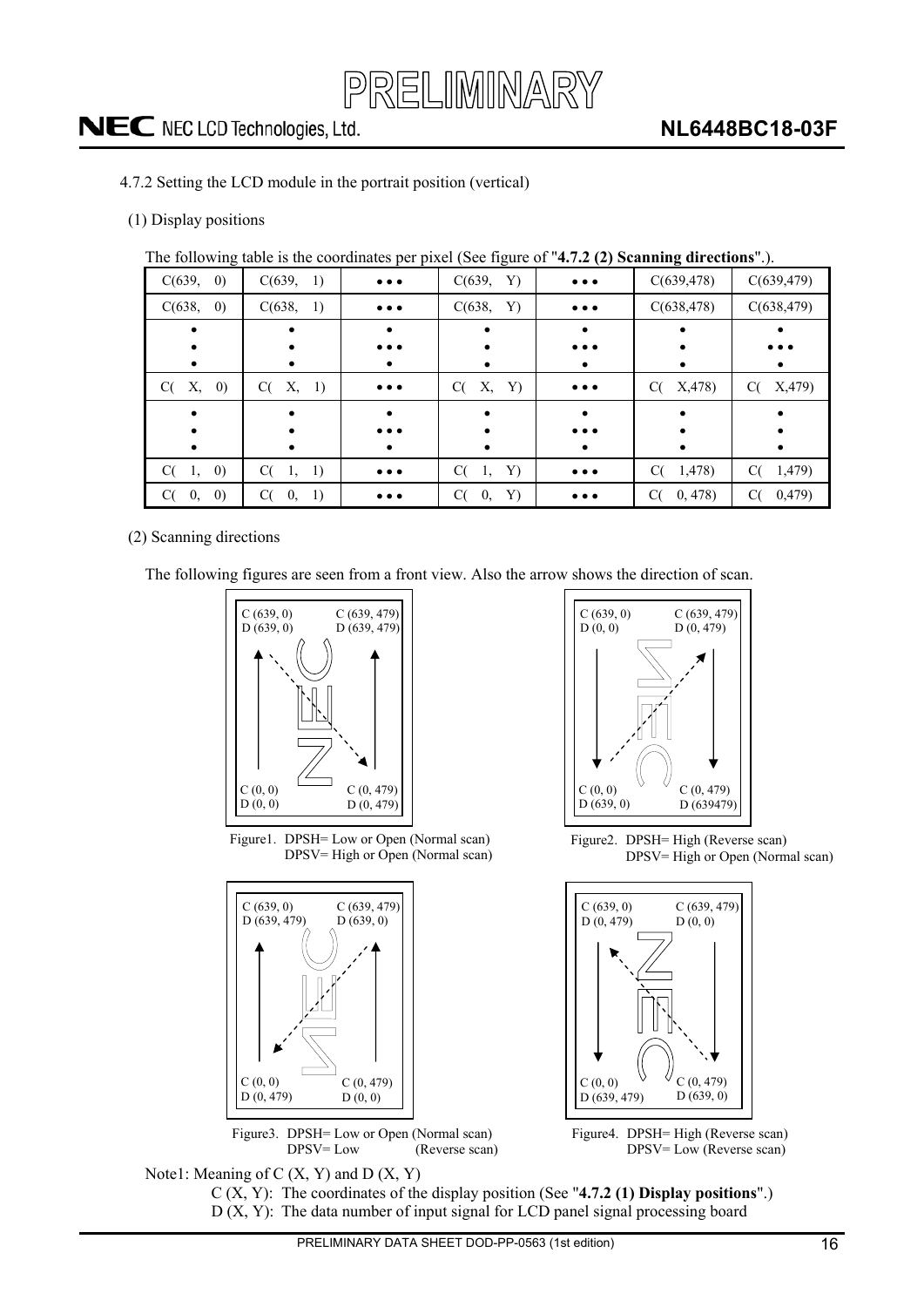

#### <span id="page-16-0"></span>4.8 INPUT SIGNAL TIMINGS

- 4.8.1 Outline of input signal timings
	- Horizontal signal

Note1



• Vertical signal



- Note1: This diagram indicates virtual signal for set up to timing.
- Note2: Fixed mode cannot be used while working of DE mode.
- Note3: See "**4.8.3 Input signal timing chart**" for numeration of pulse.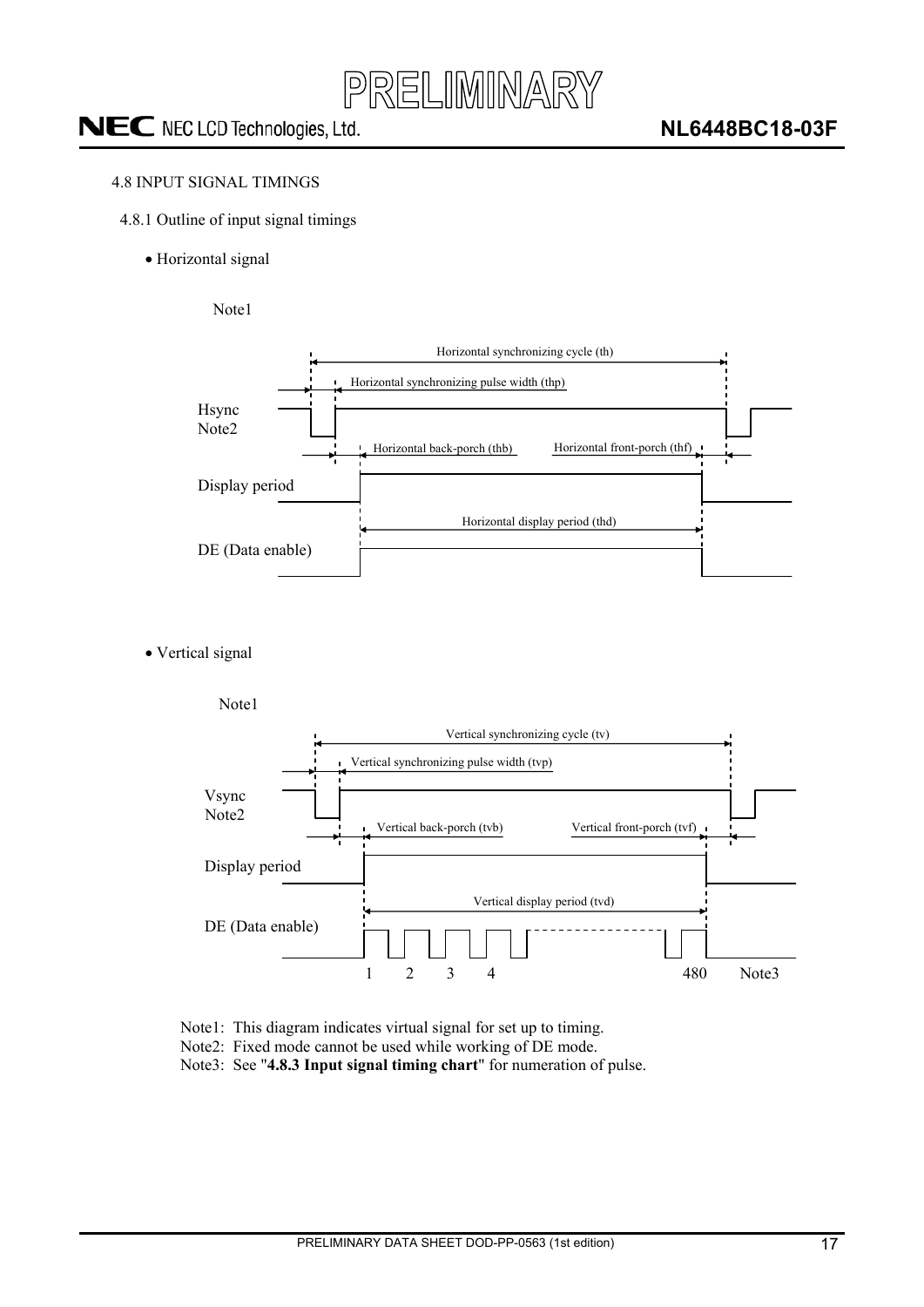

### **NL6448BC18-03F**

#### <span id="page-17-0"></span>4.8.2 Timing characteristics

(a) Fixed mode

|                        |                                     |                                     |                                   |                          |                          |                          |                | (Note1)          |  |
|------------------------|-------------------------------------|-------------------------------------|-----------------------------------|--------------------------|--------------------------|--------------------------|----------------|------------------|--|
|                        | Parameter                           |                                     | Symbol                            | min.                     | typ.                     | max.                     | Unit           | Remarks          |  |
|                        | Frequency                           | 1/tc                                | 21.0                              | 25.175                   | 29.0                     | <b>MHz</b>               | 39.72ns (typ.) |                  |  |
| CLK                    | Duty                                |                                     | tcd                               | 0.4                      | 0.5                      | 0.6                      | $\frac{1}{2}$  |                  |  |
|                        | Rise time, Fall time                | tcrf                                | $\overline{a}$                    |                          | 10                       | ns                       |                |                  |  |
| <b>DATA</b>            | <b>CLK-DATA</b>                     | Setup time                          | $\ensuremath{\operatorname{tds}}$ | 10                       |                          |                          | $\rm ns$       |                  |  |
| $(R0-R5)$<br>$(G0-G5)$ |                                     | Hold time                           | tdh                               | $10\,$                   | $\overline{\phantom{a}}$ | $\overline{a}$           | ns             |                  |  |
| $(B0-B5)$              | Rise time, Fall time                |                                     | tdrf                              | $\overline{a}$           | $\overline{a}$           | 10                       | ns             |                  |  |
|                        |                                     |                                     | th                                | 30.0                     | 31.778                   | 33.6                     | $\mu s$        | 31.468kHz (typ.) |  |
| Hsync                  | Cycle                               |                                     |                                   |                          | 800                      |                          | <b>CLK</b>     |                  |  |
|                        | Display period                      |                                     | thd                               |                          | 640                      |                          | ${\rm CLK}$    |                  |  |
|                        | Front-porch                         | thf                                 | 16                                |                          |                          | <b>CLK</b>               |                |                  |  |
|                        | Pulse width                         |                                     | thp                               | 10                       | 96                       | $\overline{a}$           | CLK            |                  |  |
|                        | Back-porch                          |                                     | thb                               | $\overline{\phantom{a}}$ | 48                       | 134                      | CLK            |                  |  |
|                        | Total of pulse width and back-porch | $thp + thb$                         |                                   | 144                      |                          | <b>CLK</b>               | Note2          |                  |  |
|                        | CLK-Hsync                           | Setup time                          | ths                               | 10                       |                          | $\overline{a}$           | ns             |                  |  |
|                        |                                     | Hold time                           | thh                               | 10                       | $\overline{\phantom{a}}$ | $\frac{1}{2}$            | ns             |                  |  |
|                        | Rise time, Fall time                | thrf                                | $\frac{1}{2}$                     | $\overline{a}$           | 10                       | ns                       |                |                  |  |
|                        | Cycle                               |                                     | tv                                | 16.1<br>16.683<br>17.2   |                          |                          | ms             | 59.94Hz (typ.)   |  |
|                        |                                     |                                     |                                   |                          | 525                      |                          | H              |                  |  |
|                        | Display period                      |                                     | tvd                               |                          | 480                      |                          | H              |                  |  |
|                        | Front-porch                         |                                     | tvf                               |                          | 12                       |                          | H              |                  |  |
| Vsync                  | Pulse width                         |                                     | tvp                               | $\mathbf{1}$             | $\sqrt{2}$               |                          | $\, {\rm H}$   |                  |  |
|                        | Back-porch                          |                                     | tvb                               | $\frac{1}{2}$            | 31                       | 32                       | $\mathbf H$    |                  |  |
|                        |                                     | Total of pulse width and back-porch | $typ + tvb$                       |                          | 33                       |                          | H              | Note2            |  |
|                        | Hsync-Vsync                         | Setup time                          | tyhs                              | 10                       | $\overline{\phantom{a}}$ | $\overline{a}$           | ns             |                  |  |
|                        |                                     | Hold time                           | tvhh                              | 10                       | $\overline{\phantom{a}}$ | $\overline{\phantom{0}}$ | ns             |                  |  |
|                        | Rise time, Fall time                |                                     | $\mbox{tvrf}$                     | $\overline{a}$           | $\overline{a}$           | $10\,$                   | ns             |                  |  |

Note1: Definition of parameters is as follows.

tc= 1CLK, tcd= tch/tc, th= 1H

Note2: Keep tvp + tvb and thp + thb within the table. If it is out of specification, display position will be shifted to right/left side or up/down.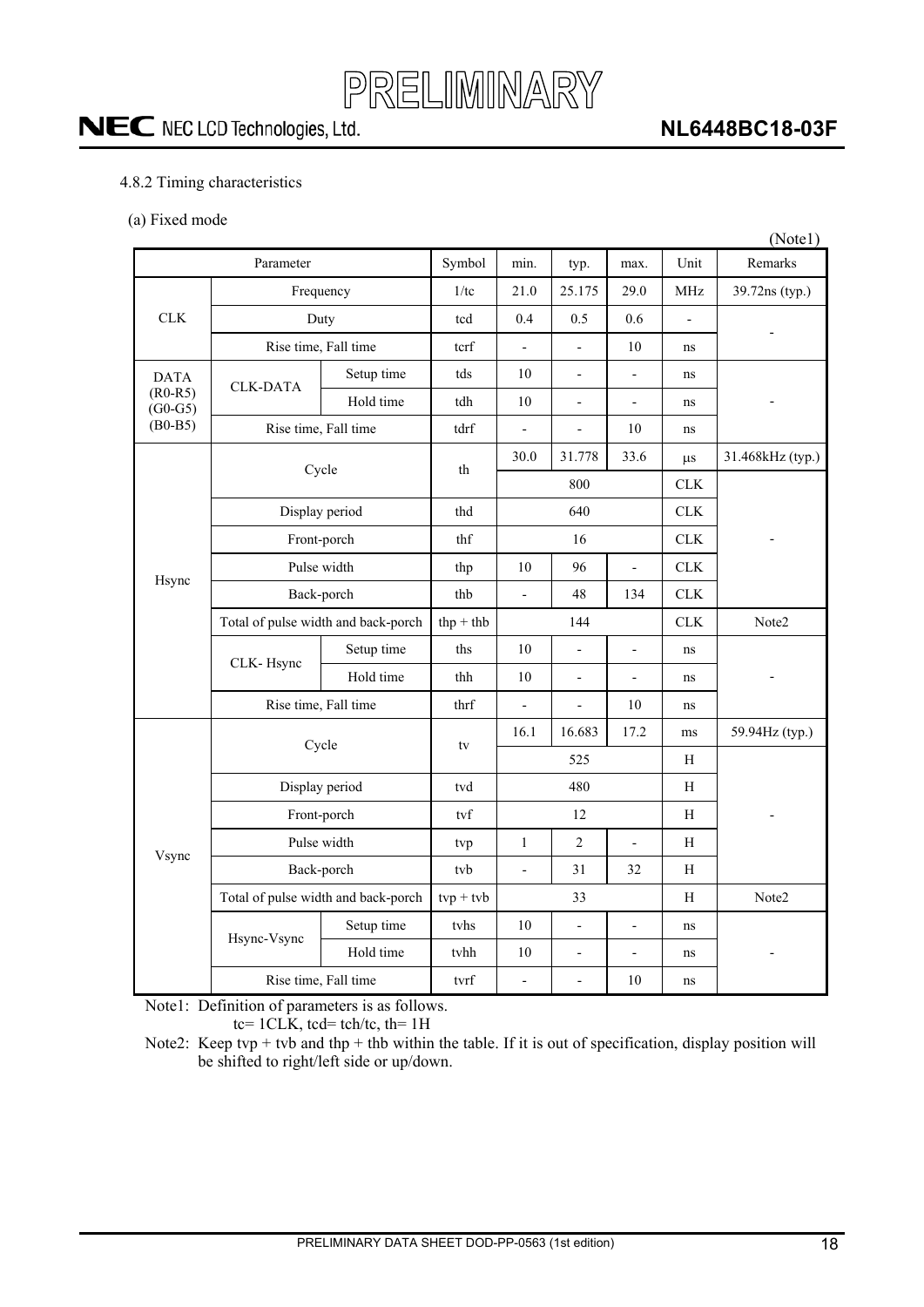

### **NL6448BC18-03F**

| (b) DE mode |
|-------------|
|-------------|

|                                     |                         |                      |                          |                          |                          |                          |                | (Note1, Note2, Note3)    |
|-------------------------------------|-------------------------|----------------------|--------------------------|--------------------------|--------------------------|--------------------------|----------------|--------------------------|
|                                     | Parameter               |                      | Symbol                   | min.                     | typ.                     | max.                     | Unit           | Remarks                  |
|                                     | Frequency               | 1/tc                 | 21.0                     | 25.175                   | 29.0                     | <b>MHz</b>               | 39.72ns (typ.) |                          |
| <b>CLK</b>                          | Duty                    | tcd                  | 0.4                      | 0.5                      | 0.6                      | $\overline{a}$           |                |                          |
|                                     |                         | Rise time, Fall time | terf                     | $\overline{\phantom{a}}$ | $\overline{\phantom{a}}$ | 10                       | ns             |                          |
| <b>DATA</b>                         | <b>CLK-DATA</b>         | Setup time           | tds                      | 10                       |                          | $\overline{\phantom{m}}$ | ns             |                          |
| $(R0-R5)$<br>$(G0-G5)$<br>$(B0-B5)$ |                         | Hold time            | tdh                      | 10                       |                          |                          | ns             | $\overline{\phantom{a}}$ |
|                                     | Rise time, Fall time    | tdrf                 | $\overline{\phantom{a}}$ |                          | 10                       | ns                       |                |                          |
|                                     |                         | Cycle                | th                       | 30.0                     | 31.778                   | 33.6                     | $\mu s$        | 31.468kHz (typ.)         |
|                                     | Horizontal              |                      |                          | $\overline{\phantom{a}}$ | 800                      | $\overline{\phantom{a}}$ | <b>CLK</b>     |                          |
|                                     |                         | Display period       | thd                      |                          | 640<br><b>CLK</b>        |                          |                |                          |
|                                     |                         | Cycle                | tv                       | 16.1                     | 16.683                   | 17.2                     | ms             | 59.94Hz (typ.)           |
| DE                                  | Vertical<br>(One frame) |                      |                          | $\overline{\phantom{a}}$ | 525                      |                          | H              |                          |
|                                     |                         | Display period       | tvd                      |                          | 480                      |                          | H              |                          |
|                                     | <b>CLK-DE</b>           | Setup time           | tdes                     | 10                       |                          |                          | ns             |                          |
|                                     |                         | Hold time            | tdeh                     | 10                       | $\overline{\phantom{a}}$ | $\overline{\phantom{a}}$ | ns             |                          |
|                                     |                         | Rise time, Fall time | tderf                    |                          |                          | 10                       | ns             |                          |

Note1: Definition of parameters is as follows.

tc=  $1CLK$ , tcd= tch/tc, th=  $1H$ 

Note2: Hsync signal (CN1-Pin No.3) and Vsync signal (CN1-Pin No.4) are not used inside the product at DE mode, but do not keep these pins open to avoid noise problem.

Note3: Vertical cycle (tv) should be specified in integral multiple of Horizontal cycle (th).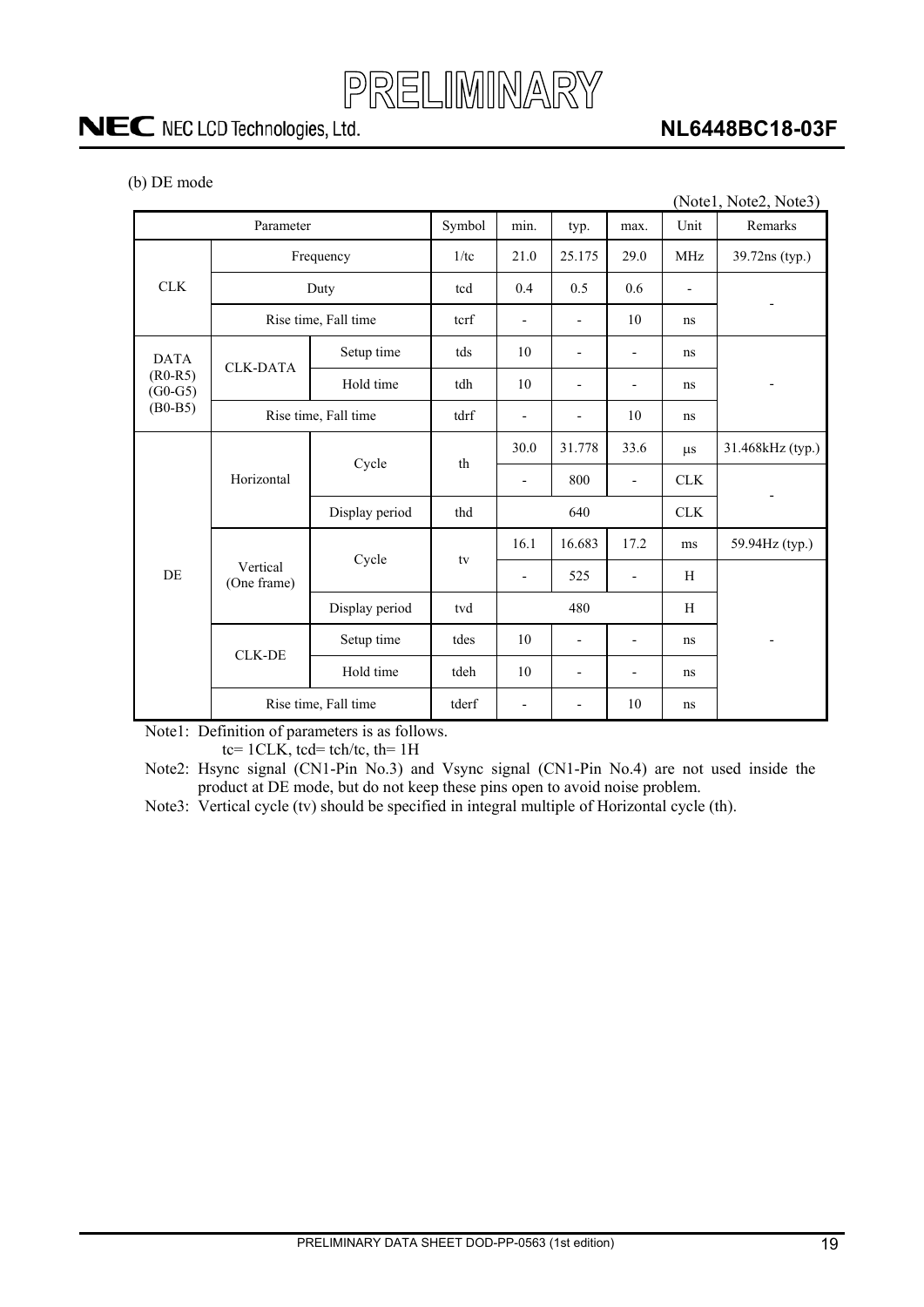

- <span id="page-19-0"></span>4.8.3 Input signal timing chart
- (a) Fixed mode

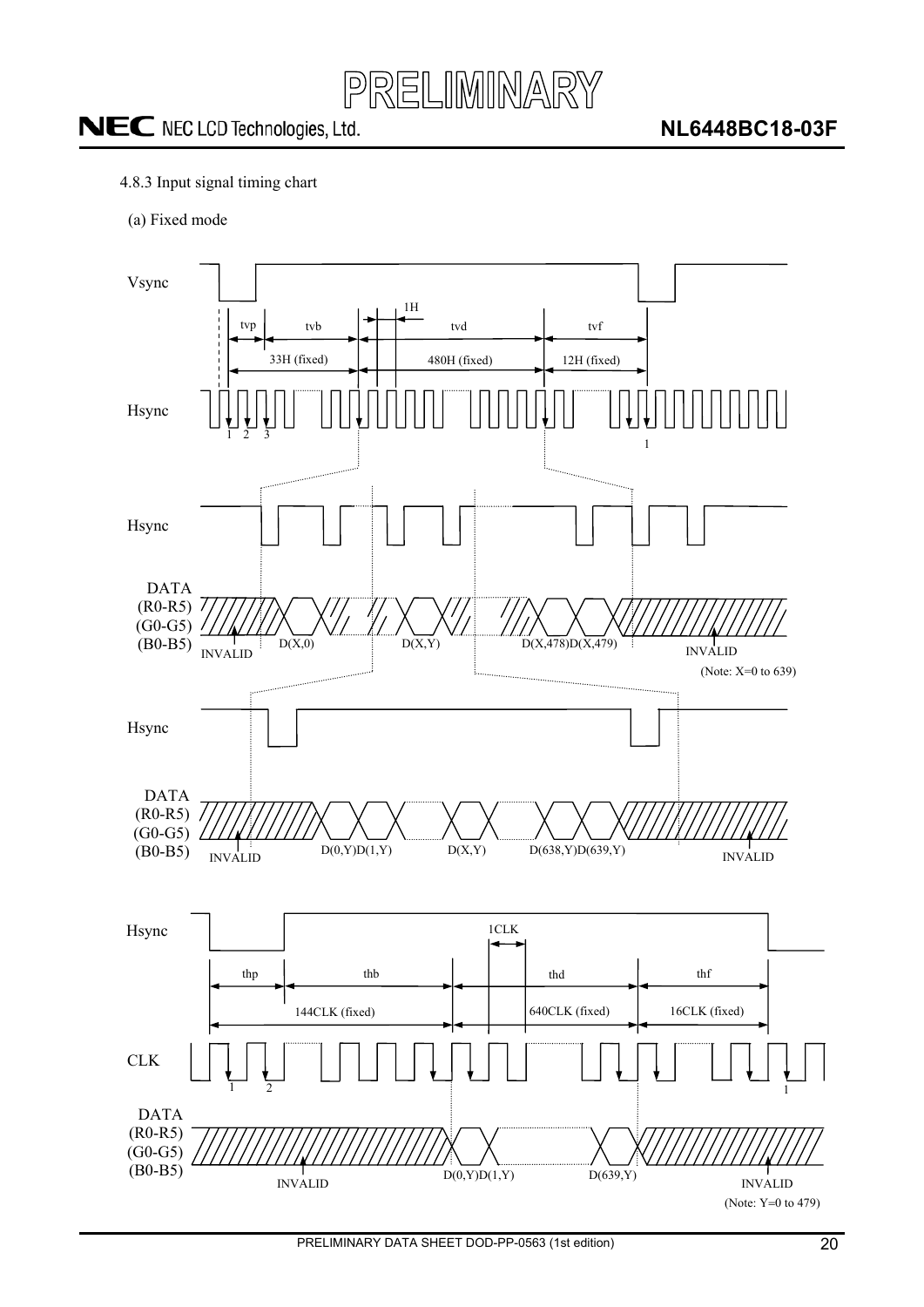![](_page_20_Picture_0.jpeg)

#### (b) DE mode

Horizontal timing

![](_page_20_Figure_5.jpeg)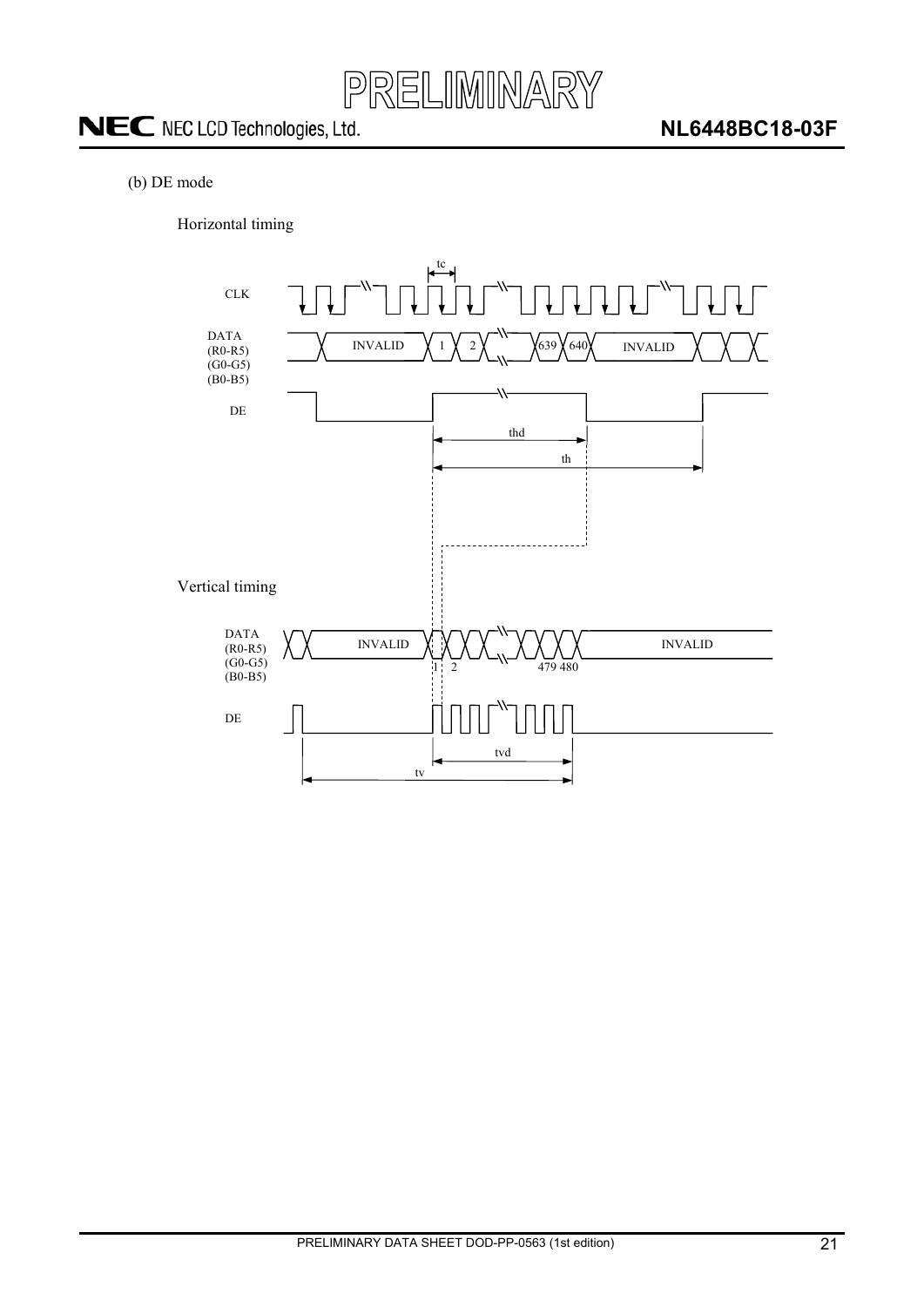![](_page_21_Picture_0.jpeg)

#### (c) Common item of Fixed mode and DE mode

![](_page_21_Figure_4.jpeg)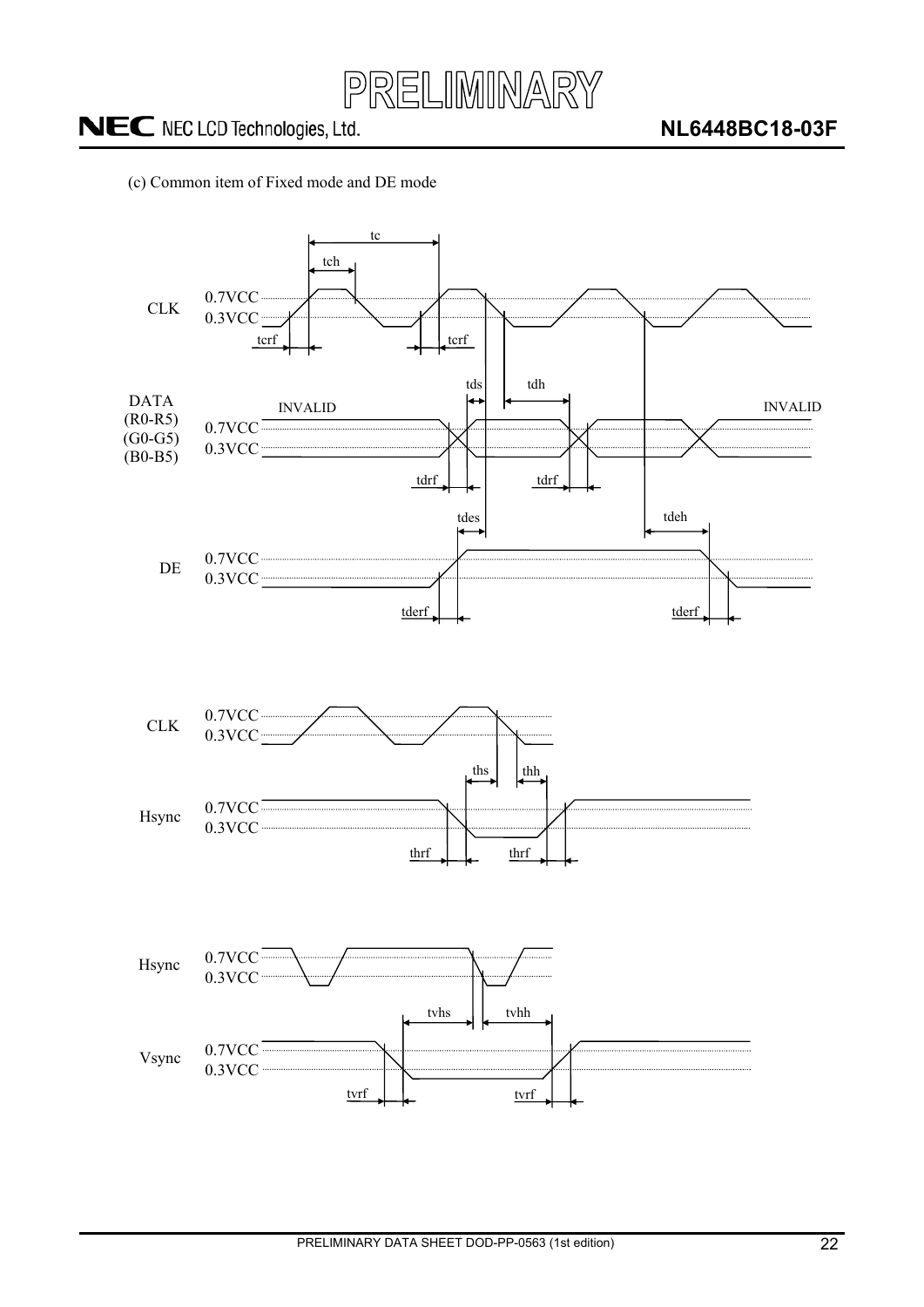![](_page_22_Picture_0.jpeg)

### **NL6448BC18-03F**

#### <span id="page-22-0"></span>4.9 OPTICS

4.9.1 Optical characteristics

|                      |       |                                                                                                       |               |                          |            |                          |                          | (Notel, Note2)                  |                   |
|----------------------|-------|-------------------------------------------------------------------------------------------------------|---------------|--------------------------|------------|--------------------------|--------------------------|---------------------------------|-------------------|
| Parameter            |       | Condition                                                                                             | Symbol        | min.                     | typ.       | max.                     | Unit                     | Measuring Remarks<br>instrument |                   |
| Luminance            |       | White at center<br>$\theta$ R= 0°, $\theta$ L= 0°, $\theta$ U= 0°, $\theta$ D= 0°                     | L             | <b>TBD</b>               | 800        | $\overline{a}$           | cd/m <sup>2</sup>        | $BM-5A$                         |                   |
| Contrast ratio       |       | White/Black at center<br>$\theta$ R= 0°, $\theta$ L= 0°, $\theta$ U= 0°, $\theta$ D= 0°               | CR            | <b>TBD</b>               | 1,000      | $\overline{a}$           | $\overline{\phantom{a}}$ | $BM-5A$                         | Note3             |
| Luminance uniformity |       | White<br>$\theta$ R= 0°, $\theta$ L= 0°, $\theta$ U= 0°, $\theta$ D= 0°                               | LU            | $\overline{\phantom{a}}$ | 1.25       | <b>TBD</b>               | $\overline{\phantom{a}}$ | $BM-5A$                         | Note4             |
|                      | White | x coordinate                                                                                          | Wx            | <b>TBD</b>               | 0.313      | <b>TBD</b>               | $\overline{\phantom{a}}$ |                                 |                   |
|                      |       | y coordinate                                                                                          | Wy            | TBD                      | 0.329      | <b>TBD</b>               | $\blacksquare$           |                                 |                   |
|                      | Red   | x coordinate                                                                                          | Rx            | $\overline{a}$           | <b>TBD</b> | $\overline{a}$           | $\overline{\phantom{a}}$ |                                 |                   |
| Chromaticity         |       | <b>v</b> coordinate                                                                                   | Ry            | $\overline{\phantom{a}}$ | <b>TBD</b> | $\overline{a}$           | $\overline{\phantom{a}}$ |                                 |                   |
|                      | Green | x coordinate                                                                                          | Gx            | $\overline{\phantom{a}}$ | <b>TBD</b> | $\overline{a}$           | $\overline{\phantom{a}}$ | $SR-3$                          | Note <sub>5</sub> |
|                      |       | y coordinate                                                                                          | Gy            | $\overline{\phantom{0}}$ | <b>TBD</b> | $\overline{\phantom{0}}$ | $\overline{\phantom{a}}$ |                                 |                   |
|                      | Blue  | x coordinate                                                                                          | Bx            | $\blacksquare$           | <b>TBD</b> | $\overline{a}$           | $\overline{\phantom{a}}$ |                                 |                   |
|                      |       | y coordinate                                                                                          | By            | $\blacksquare$           | <b>TBD</b> | $\overline{a}$           | $\overline{\phantom{a}}$ |                                 |                   |
| Color gamut          |       | $\theta$ R= 0°, $\theta$ L= 0°, $\theta$ U= 0°, $\theta$ D= 0°<br>at center, against NTSC color space | $\mathcal{C}$ | <b>TBD</b>               | 60         | $\overline{a}$           | $\frac{0}{0}$            |                                 |                   |
| Response time        |       | White to Black                                                                                        | Ton           |                          | 3          | <b>TBD</b>               | ms                       | $BM-5A$                         | Note <sub>6</sub> |
|                      |       | <b>Black to White</b>                                                                                 | Toff          | $\overline{a}$           | 15         | <b>TBD</b>               | ms                       |                                 | Note7             |
|                      | Right | $\theta U = 0^\circ$ , $\theta D = 0^\circ$ , $CR \ge 10$                                             | $\theta$ R    | <b>TBD</b>               | 80         | $\overline{a}$           | $\circ$                  |                                 |                   |
|                      | Left  | $\theta U = 0^\circ$ , $\theta D = 0^\circ$ , $CR \ge 10$                                             | $\theta$ L    | <b>TBD</b>               | 80         | $\overline{a}$           | $\circ$                  | EZ                              |                   |
| Viewing angle        | Up    | $\theta$ R= 0°, $\theta$ L= 0°, CR≥ 10                                                                | $\theta U$    | TBD                      | 80         | $\overline{\phantom{0}}$ | $\circ$                  | Contrast                        | Note8             |
|                      | Down  | $\theta$ R= 0°, $\theta$ L= 0°, CR≥ 10                                                                | $\theta$ D    | TBD                      | 80         | $\overline{\phantom{0}}$ | $\circ$                  |                                 |                   |

Note1: These are initial characteristics.

Note2: Measurement conditions are as follows.

Ta=  $25^{\circ}$ C, VCC=  $3.3V$ , IL=  $25$  mA, Display mode: VGA, Horizontal cycle=  $1/31.468$ kHz, Vertical cycle= 1/59.94Hz, DPSH/DPSV= Low or Open/ High or Open: Normal scan

Optical characteristics are measured at luminance saturation after 20minutes from working the product, in the dark room. Also measurement methods are as follows.

![](_page_22_Figure_10.jpeg)

- Note3: See "**4.9.2 Definition of contrast ratio**".
- Note4: See "**4.9.3 Definition of luminance uniformity**".
- Note5: These coordinates are found on CIE 1931 chromaticity diagram.
- Note6: Product surface temperature: TopF= TBD°C
- Note7: See "**4.9.4 Definition of response times**".
- Note8: See "**4.9.5 Definition of viewing angles**".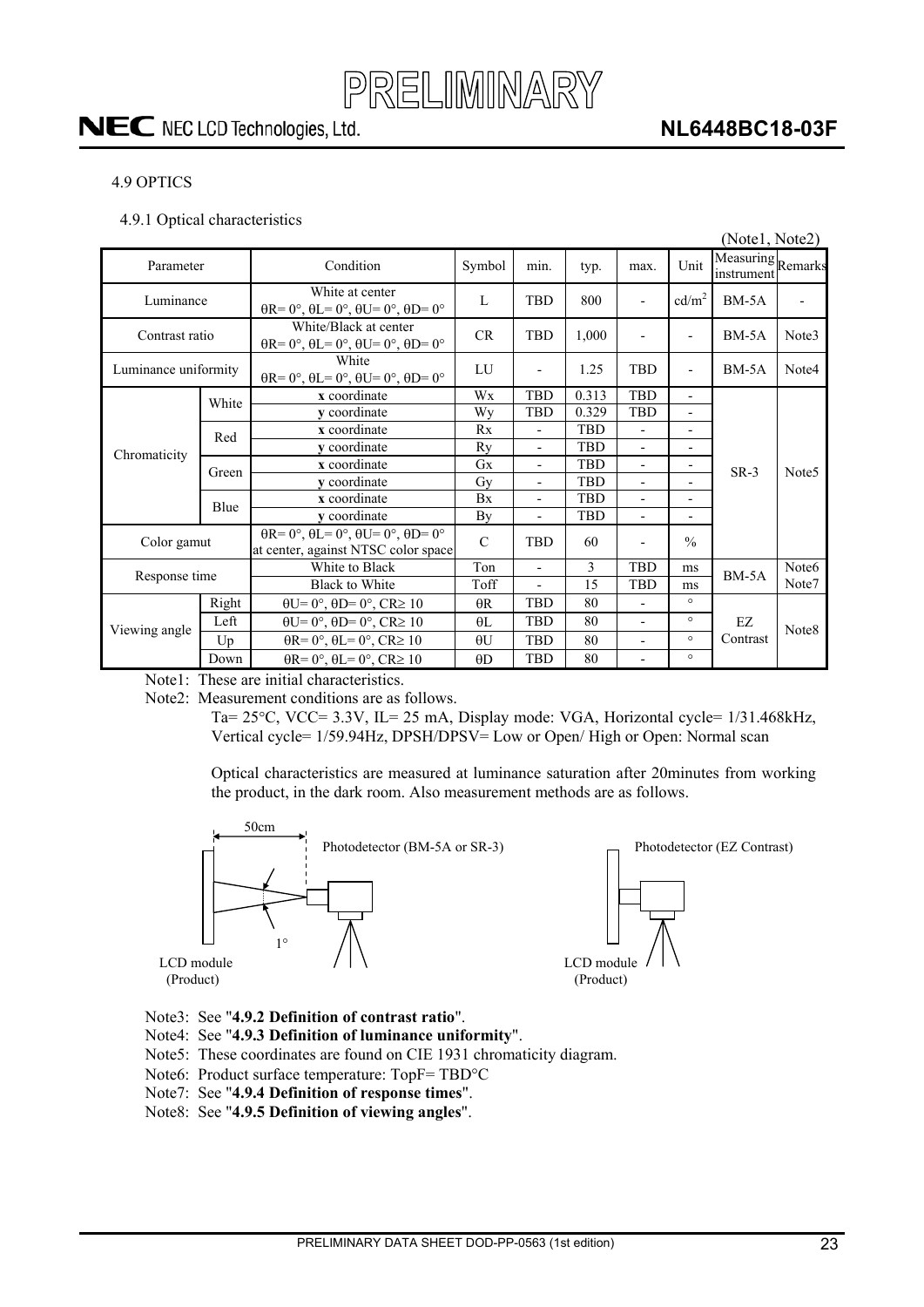![](_page_23_Picture_0.jpeg)

#### <span id="page-23-0"></span>4.9.2 Definition of contrast ratio

The contrast ratio is calculated by using the following formula.

Luminance of white screen Luminance of black screen Contrast ratio  $(CR)$  =

#### 4.9.3 Definition of luminance uniformity

The luminance uniformity is calculated by using following formula.

Maximum luminance from  $\odot$  to  $\odot$ Luminance uniformity  $(LU) = \frac{Maxm and Taxm}{\text{Minimum luminance from } \mathcal{D} \text{ to } \mathcal{D}}$ 

The luminance is measured at near the 5 points shown below.

|     | 106 | 320       | 533 |
|-----|-----|-----------|-----|
| 80  | 1   |           | ②   |
| 240 |     | <u>¦③</u> |     |
| 400 | 4.  |           | ᠖   |
|     |     |           |     |

#### 4.9.4 Definition of response times

Response time is measured, the luminance changes from "white" to "black", or "black" to "white" on the same screen point, by photo-detector. Ton is the time it takes the luminance change from 90% down to 10%. Also Toff is the time it takes the luminance change from 10% up to 90% (See the following diagram.).

![](_page_23_Figure_13.jpeg)

#### 4.9.5 Definition of viewing angles

![](_page_23_Figure_15.jpeg)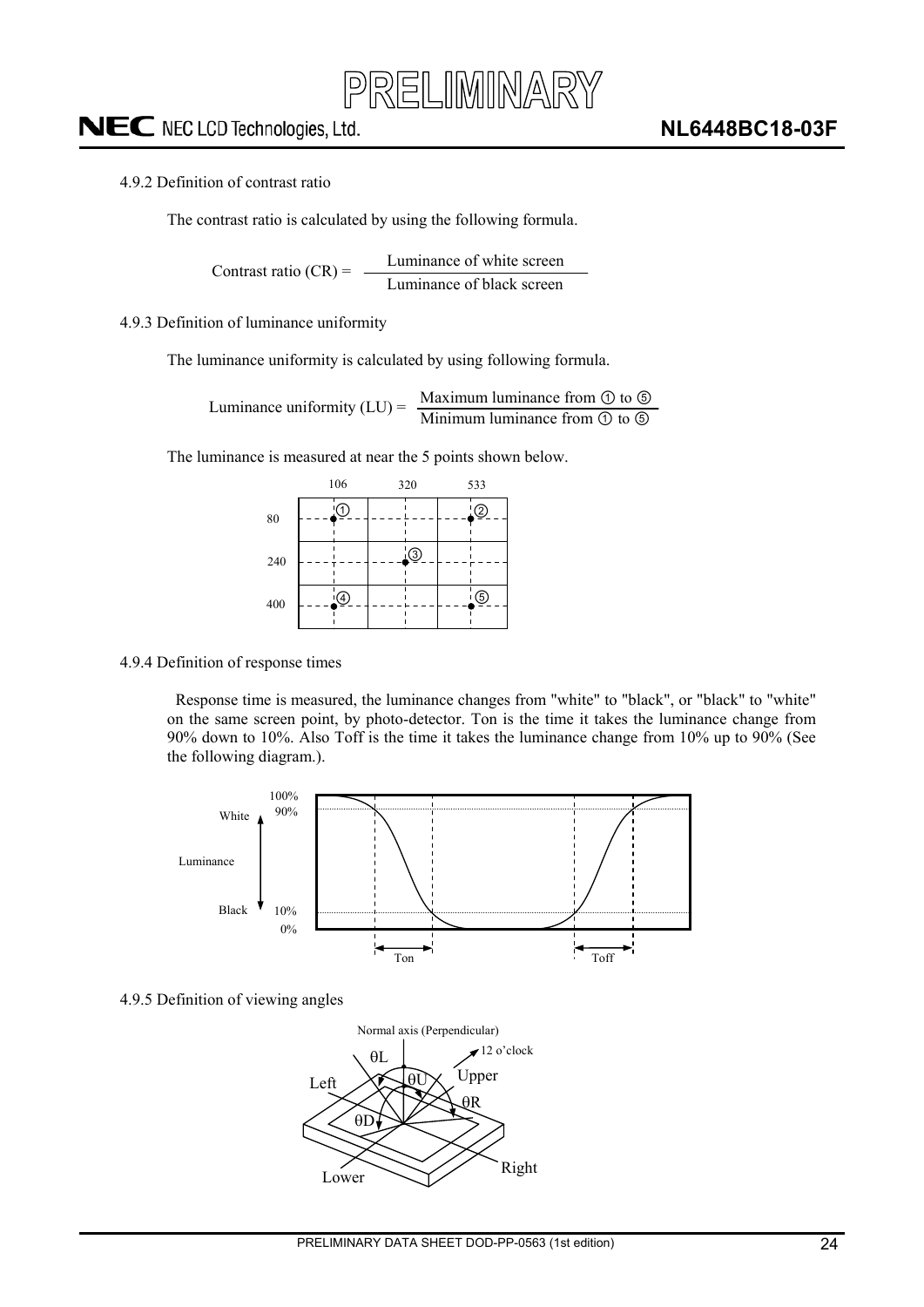![](_page_24_Picture_0.jpeg)

#### <span id="page-24-0"></span>**5. ESTIMATED LUMINANCE LIFETIME**

The luminance lifetime is the time from initial luminance to half-luminance.

#### **This lifetime is the estimated value, and is not guarantee value.**

|                          | Condition                                                                    | Estimated luminance lifetime<br>(Life time expectancy)<br>Note1, Note2, Note3 | Unit |
|--------------------------|------------------------------------------------------------------------------|-------------------------------------------------------------------------------|------|
| LED elementary substance | $25^{\circ}$ C (Ambient temperature of LED)<br>Continuous operation, IL=25mA | 50,000                                                                        |      |

Note1: Life time expectancy is mean time to half-luminance.

Note2: Estimated luminance lifetime is not the value for LCD module but the value for LED elementary substance.

Note3: By ambient temperature, the lifetime changes particularly. Especially, in case the product works under high temperature environment, the lifetime becomes short.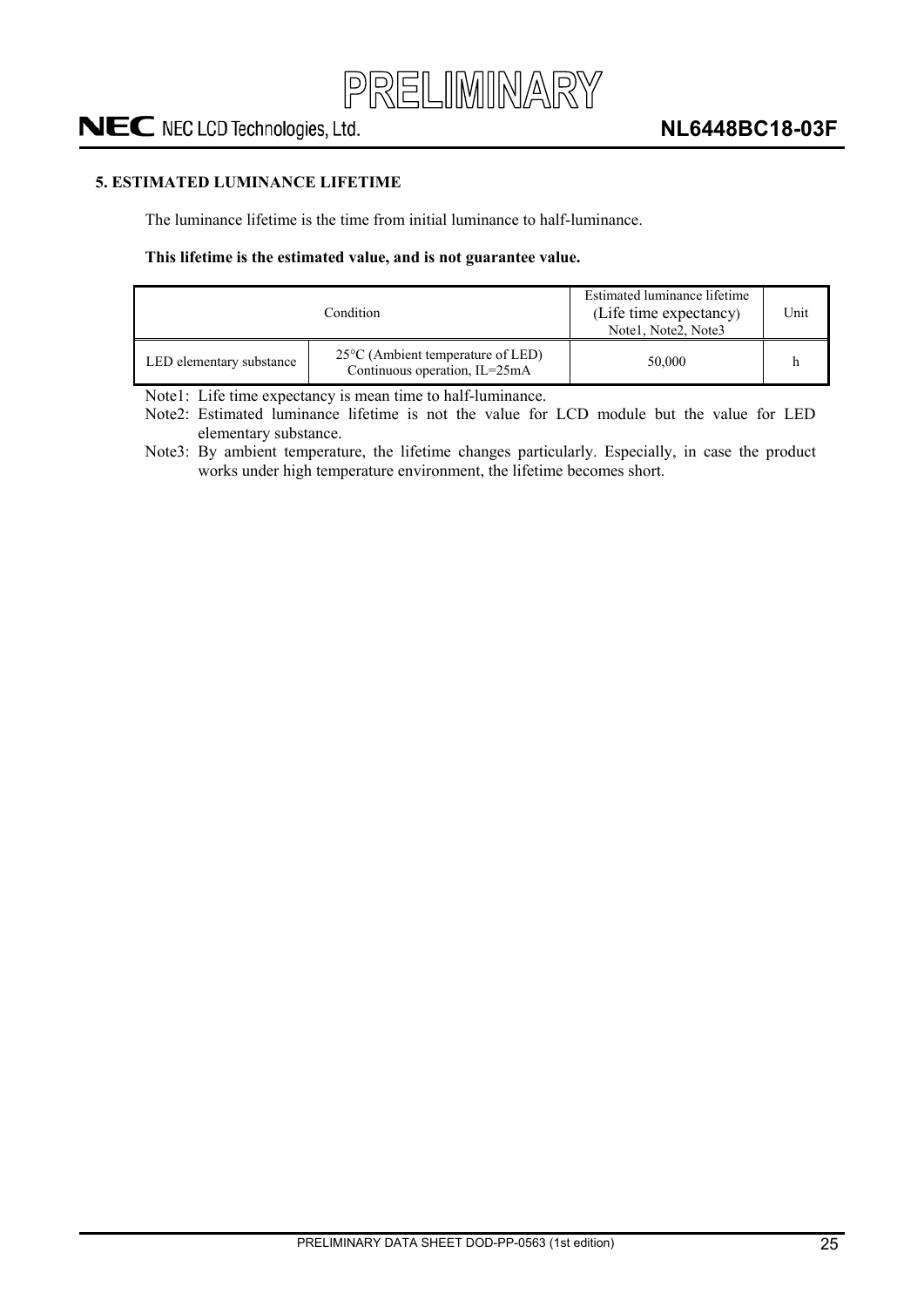![](_page_25_Picture_0.jpeg)

#### <span id="page-25-0"></span>**6. RELIABILITY TESTS**

| Test item                                                                                                                                                                                                          | Condition                                                                                                                                 | Judgment                                                |  |
|--------------------------------------------------------------------------------------------------------------------------------------------------------------------------------------------------------------------|-------------------------------------------------------------------------------------------------------------------------------------------|---------------------------------------------------------|--|
| High temperature and humidity<br>(Operation)                                                                                                                                                                       | $60 \pm 2$ °C, RH= 90%, 240 hours<br>ന<br>Display data is black.<br>(2)                                                                   |                                                         |  |
| High temperature<br>(Operation)                                                                                                                                                                                    | $70 \pm 3$ °C, 240 hours<br>ന<br>Display data is black.<br>(2)                                                                            |                                                         |  |
| Heat cycle<br>(Operation)                                                                                                                                                                                          | $\textcircled{1}$ -20 ± 3°C1hour<br>$70 \pm 3$ °C1 hour<br>50cycles, 4 hours/cycle<br>(2)<br>Display data is black.<br>③                  |                                                         |  |
| $\textcircled{1}$ -30 ± 3 $\textcircled{c}$ 30 minutes<br>$80 \pm 3$ °C30 minutes<br>Thermal shock<br>100cycles, 1hour/cycle<br>(2)<br>(Non operation)<br>Temperature transition time is within<br>3<br>5 minutes. |                                                                                                                                           | No display malfunctions<br>Note1                        |  |
| <b>ESD</b><br>(Operation)                                                                                                                                                                                          | $150pF$ , 150Ω, $\pm 10kV$<br>①<br>9 places on a panel surface<br>(2)<br>Note <sub>2</sub><br>10 times each places at 1 sec interval<br>3 |                                                         |  |
| Dust<br>(Operation)                                                                                                                                                                                                | Sample dust: No. 15 (by JIS-Z8901))<br>ന<br>15 seconds stir<br>(2)<br>8 times repeat at 1 hour interval<br>3                              |                                                         |  |
| Vibration<br>(Non operation)                                                                                                                                                                                       | 5 to 100Hz, $19.6 \text{m/s}^2$<br>ന<br>1 minute/cycle<br>②<br>X, Y, Z directions<br>3<br>120 times each directions<br>4                  | No display malfunctions<br>No physical damages<br>Note1 |  |
| Mechanical shock<br>(Non operation)                                                                                                                                                                                | 539m/ $s^2$ , 11ms<br>b<br>$\pm X$ , $\pm Y$ , $\pm Z$ directions<br>(2)<br>5 times each directions<br>③                                  |                                                         |  |

Note1: Display and appearance are checked under environmental conditions equivalent to the inspection conditions of defect criteria.

Note2: See the following figure for discharge points.

![](_page_25_Figure_7.jpeg)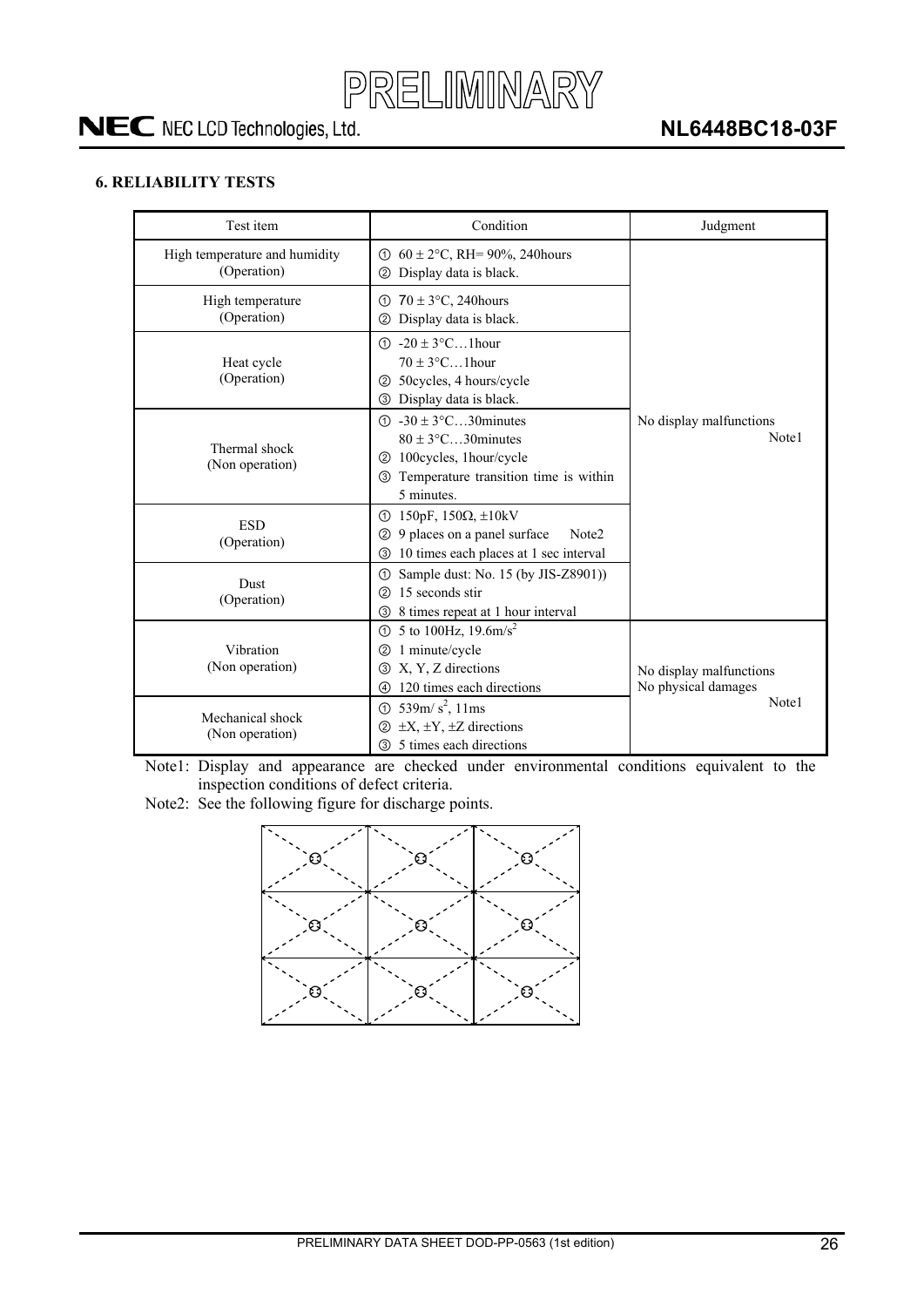![](_page_26_Picture_0.jpeg)

#### <span id="page-26-0"></span>**7. PRECAUTIONS**

#### 7.1 MEANING OF CAUTION SIGNS

The following caution signs have very important meaning. **Be sure to read "7.2 CAUTIONS" and "7.3 ATTENTIONS", after understanding these contents!** 

![](_page_26_Picture_6.jpeg)

**!** This sign has the meaning that customer will be injured by himself or the product will sustain a damage, if customer has wrong operations.

![](_page_26_Picture_8.jpeg)

This sign has the meaning that customer will be injured by himself, if customer has wrong operations.

#### 7.2 CAUTIONS

![](_page_26_Picture_11.jpeg)

- **Do not touch the working backlight. There is a danger of burn injury.**
- **Do not shock and press the LCD panel and the backlight! There is a danger of**  breaking, because they are made of glass. (Shock: To be not greater 539m/s<sup>2</sup> and to be not greater 11ms, Pressure: To be not greater 19.6N ( $\phi$ 16mm jig))

7.3 ATTENTIONS 
$$
\bigwedge
$$

#### 7.3.1 Handling of the product

- Take hold of both ends without touching the circuit board when the product (LCD module) is picked up from inner packing box to avoid broken down or misadjustment, because of stress to mounting parts on the circuit board.
- ཱ Do not hook nor pull cables such as lamp cable, and so on, in order to avoid any damage.
- ི When the product is put on the table temporarily, display surface must be placed downward.
- ཱི When handling the product, take the measures of electrostatic discharge with such as earth band, ionic shower and so on, because the product may be damaged by electrostatic.
- ུ The torque for product mounting screws must never exceed 0.147Nm. Higher torque might result in distortion of the bezel.
- ཱུ The product must be installed using mounting holes without undue stress such as bends or twist (See outline drawings). And do not add undue stress to any portion (such as bezel flat area). Bends or twist described above and undue stress to any portion may cause display mura.
- ྲྀ Do not press or rub on the sensitive product surface. When cleaning the product surface, use of the cloth with ethanolic liquid such as screen cleaner for LCD is recommended.
- ཷ Do not push nor pull the interface connectors while the product is working.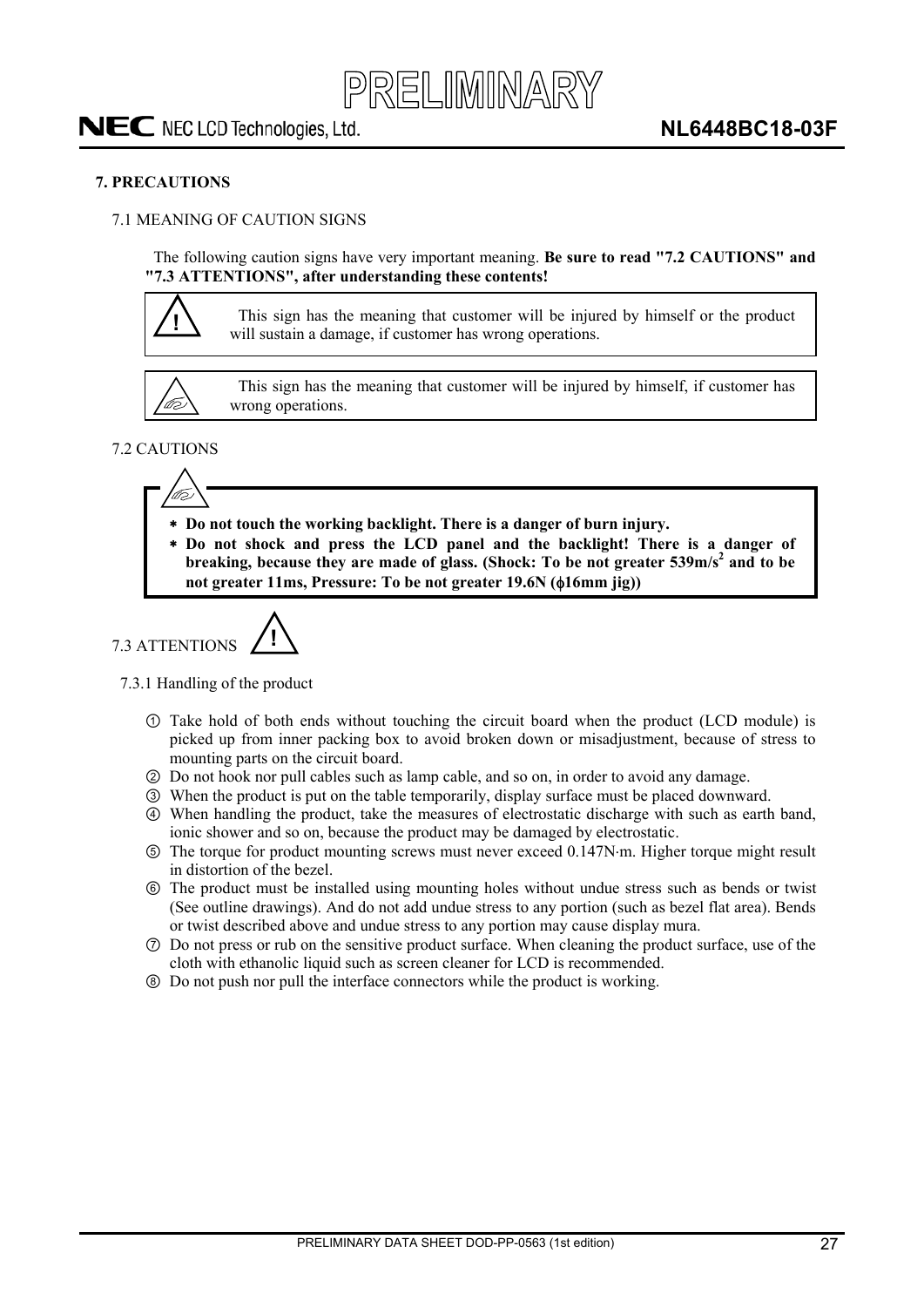![](_page_27_Picture_0.jpeg)

- <span id="page-27-0"></span>ླྀ When handling the product, use of an original protection sheet on the product surface (polarizer) is recommended for protection of product surface. Adhesive type protection sheet may change color or characteristics of the polarizer.
- ཹ Usually liquid crystals don't leak through the breakage of glasses because of the surface tension of thin layer and the construction of LCD panel. But, if you contact with liquid crystal for the worst, please wash it out with soap.

#### 7.3.2 Environment

- Do not operate or store in high temperature, high humidity, dewdrop atmosphere or corrosive gases. Keep the product in packing box with antistatic pouch in room temperature to avoid dusts and sunlight, when storing the product.
- ཱ In order to prevent dew condensation occurring by temperature difference, the product packing box should be opened after enough time being left under the environment of an unpacking room. Evaluate the leaving time sufficiently because a situation of dew condensation occurring is changed by the environmental temperature and humidity. (Recommended leaving time: 6 hours or more with packing state)
- ི Do not operate in high magnetic field. Circuit boards may be broken down by it.
- ཱི This product is not designed as radiation hardened.

#### 7.3.3 Characteristics

#### **The following items are neither defects nor failures.**

- Characteristics of the LCD (such as response time, luminance, color uniformity and so on) may be changed depending on ambient temperature. If the product is stored under condition of low temperature for a long time, it may cause display mura. In this case, the product should be operated after enough time being left under condition of operating temperature.
- ཱ Display mura, flicker, vertical seam or small spot may be observed depending on display patterns.
- ི Do not display the fixed pattern for a long time because it may cause image sticking. Use a screen saver, if the fixed pattern is displayed on the screen.
- ཱི The display color may be changed depending on viewing angle because of the use of condenser sheet in the backlight.
- ུ Optical characteristics may be changed depending on input signal timings.
- ཱུ The interference noise between input signal frequency for this product's signal processing board and luminance control frequency of t backlight driving circuit may appear on a display. Set up luminance control frequency of backlight driving circuit so that the interference noise does not appear.

#### 7.3.4 Other

- All GND and VCC terminals should be used without any non-connected lines.
- ཱ Do not disassemble a product or adjust variable resistors.
- ི See "REPLACEMENT MANUAL FOR LAMP HOLDER SET", when replacing LED backlight.
- ཱི Pay attention not to insert foreign materials inside of the product, when using tapping screws.
- ུ Pack the product with original shipping package, in order to avoid any damages during transportation, when returning the product to NEC for repair and so on.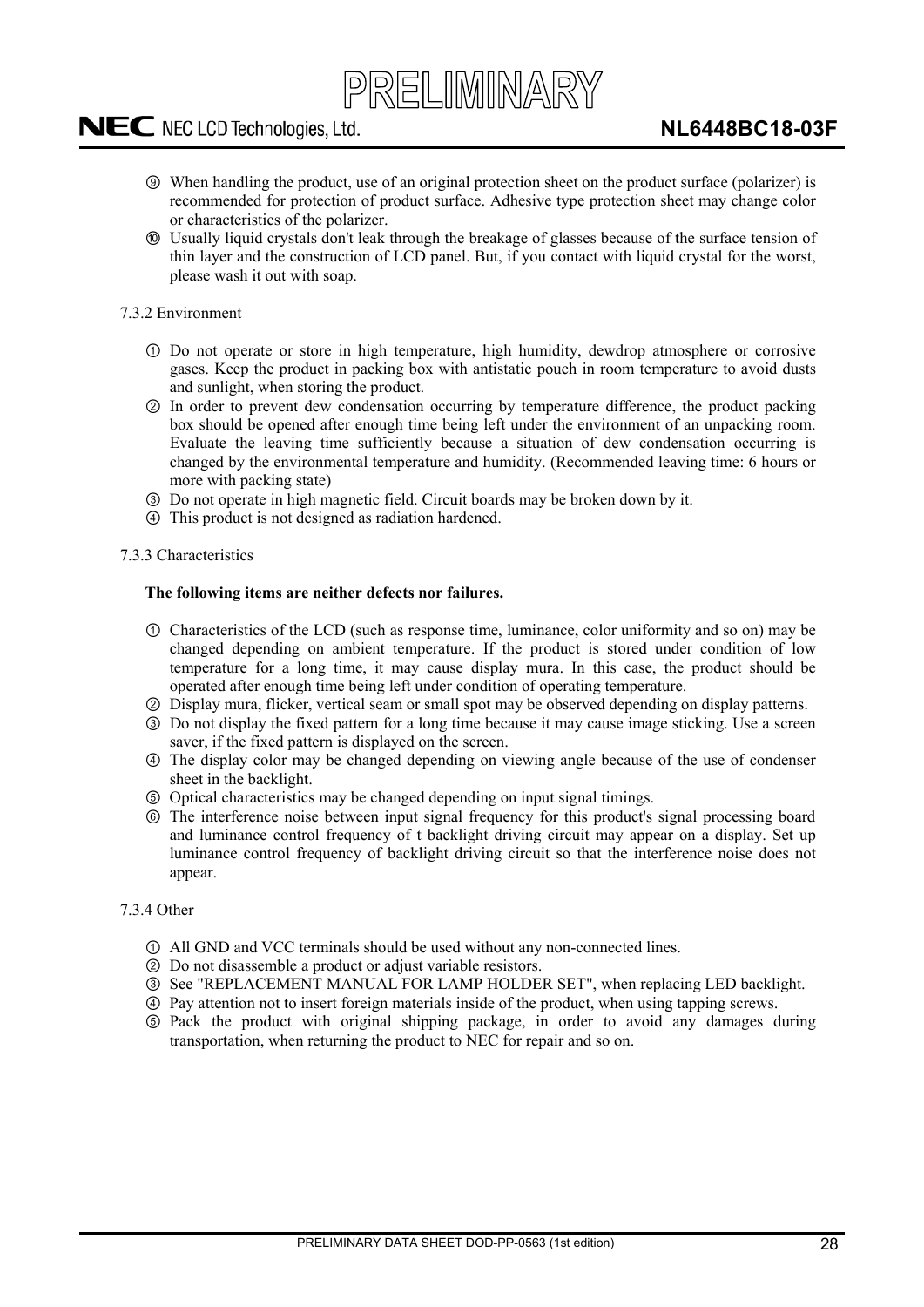![](_page_28_Picture_0.jpeg)

#### **8. OUTLINE DRAWINGS**

![](_page_28_Figure_3.jpeg)

Unit: mm

Note1: The values in parentheses are for reference.

<span id="page-28-0"></span>Note2: The torque for product mounting screws must never exceed 0.147N·m.